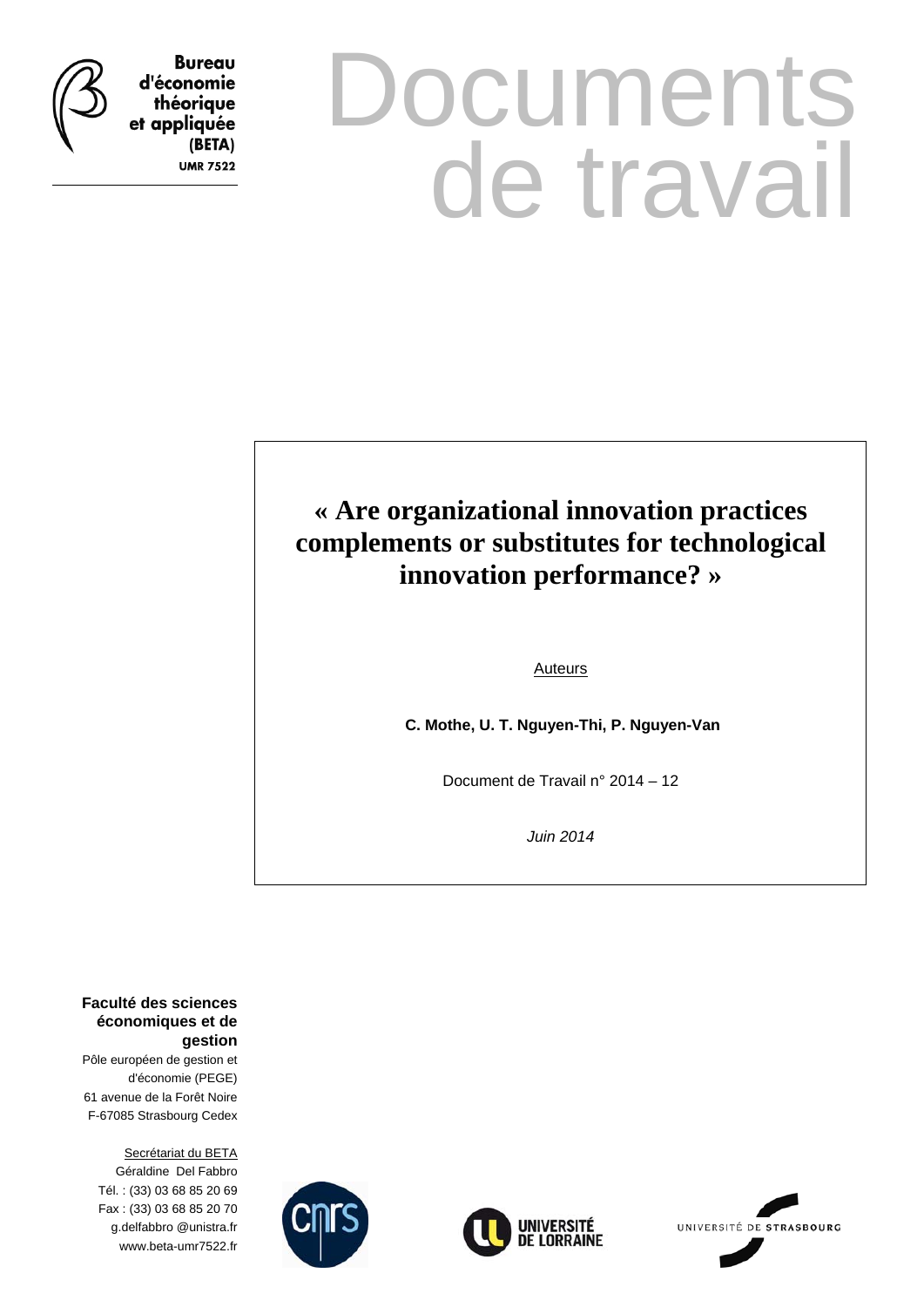## **Are organizational innovation practices complements or substitutes for technological innovation performance?**

Caroline Mothe<sup>a</sup>, Uyen T. Nguyen-Thi<sup>b</sup>, and Phu Nguyen-Van<sup>c\*</sup>

*a IREGE, University of Savoie, France*

*<sup>b</sup>CEPS/INSTEAD, Luxembourg*

*c BETA-CNRS, University of Strasbourg, France*

\**Corresponding author*. Phu Nguyen-Van, BETA-CNRS, Université de Strasbourg, 61 avenue de la Forêt Noire, F-67085 Strasbourg Cedex, France ; Phone: +33 (0)3 68 85 20 39 ; Fax: +33 (0)3 68 85 20 70 ; E-mail: nguyen-van@unistra.fr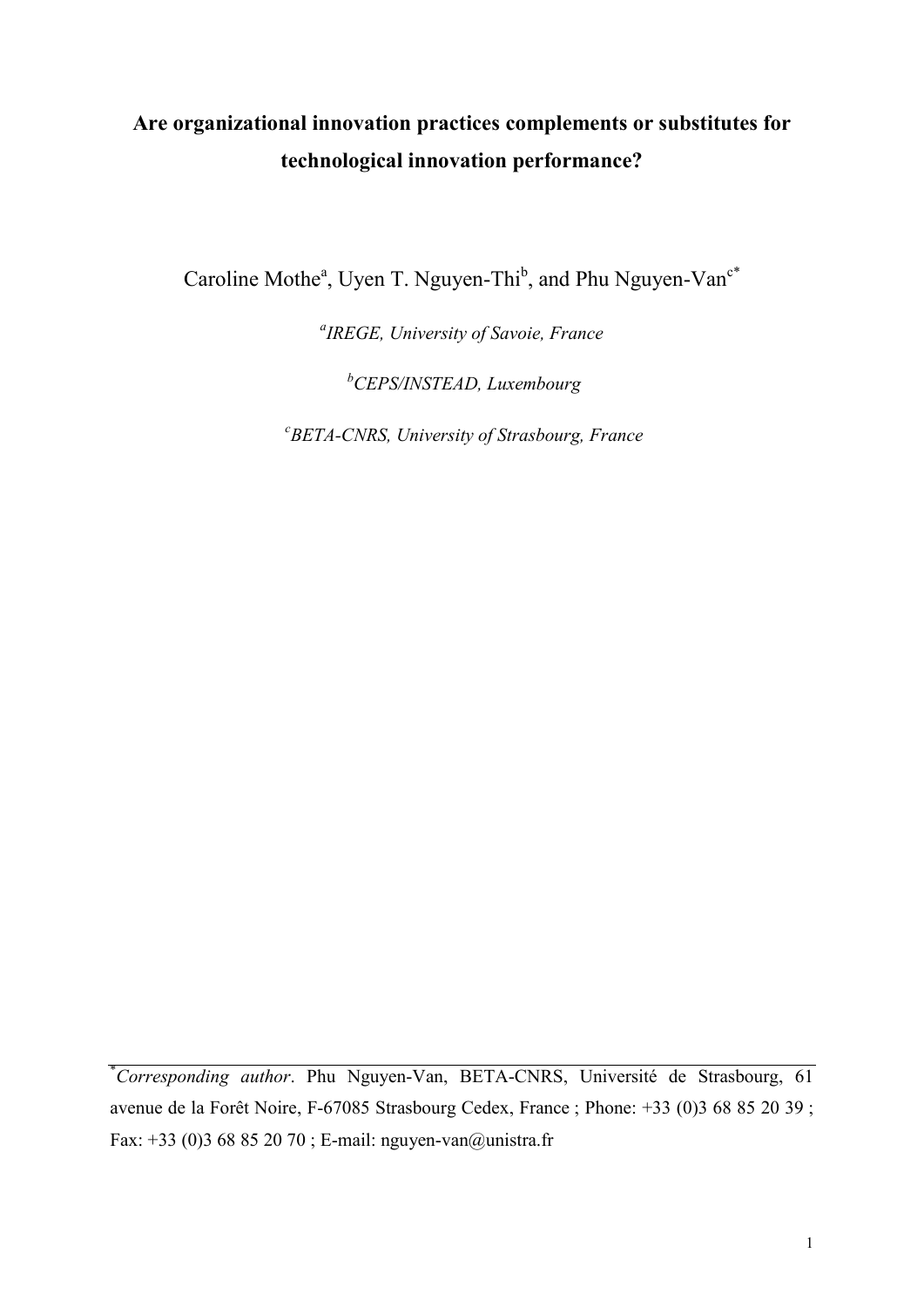## **Are organizational innovation practices complements or substitutes for technological innovation performance?**

*Abstract*: We empirically investigate the pattern of complementarity between four organizational practices. Firm-level data were drawn from the Community Innovation Survey (CIS) carried out in 2008 in Luxembourg. Supermodularity tests confirm the crucial role of organizational innovation in raising firms' technological innovation. The pattern of complementarity between organizational practices differs according to the type of innovation, i.e. product or process innovation, but also according to whether the firm is in the first stage of the innovation process (i.e. being innovative or not) or in a later stage (i.e. innovation performance in terms of sales of new products).

*Keywords*: Complementarity; Organizational innovation; Substitution; Supermodularity; Technological innovation

*JEL classification*: D22; O32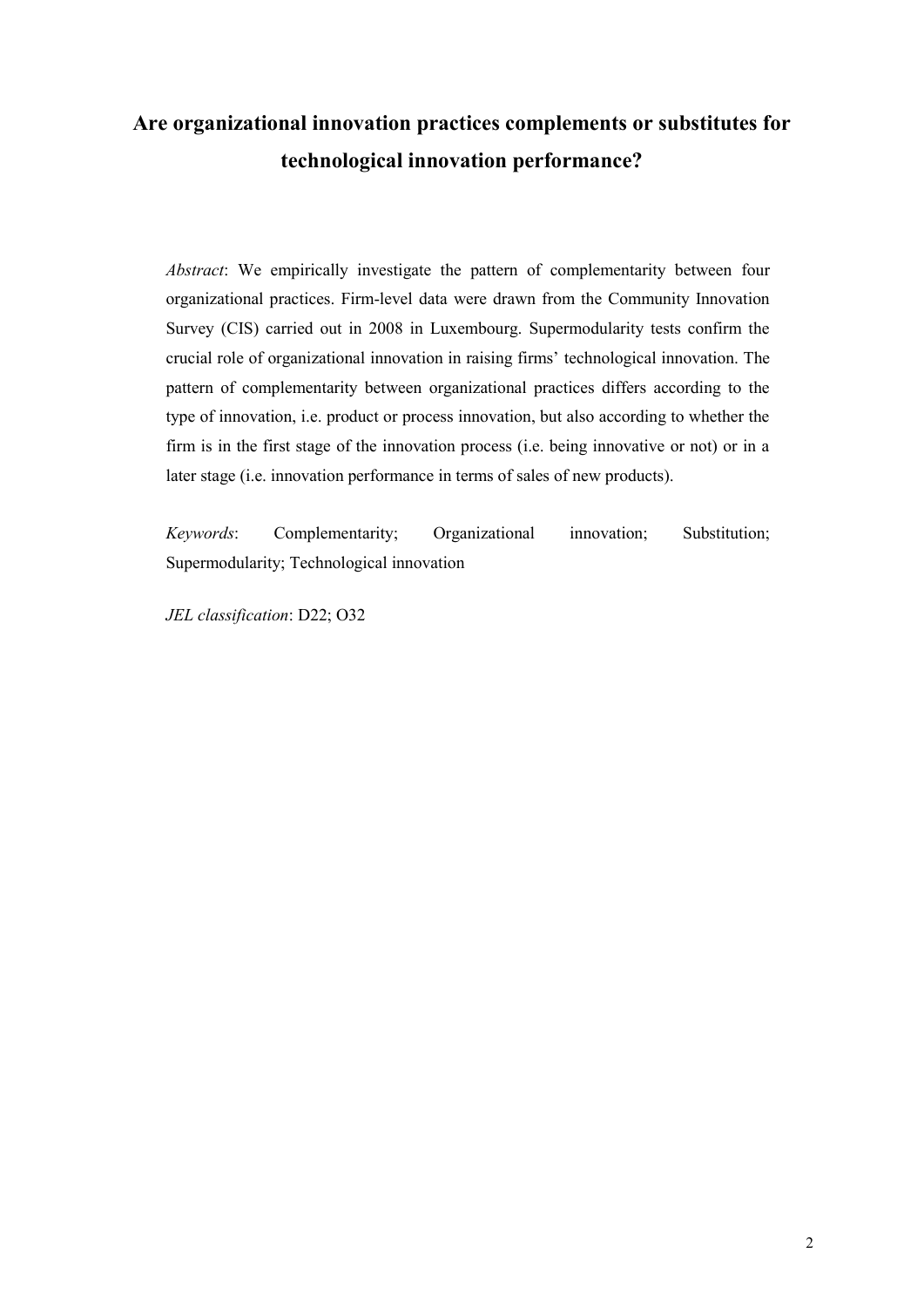#### **1. Introduction**

Empirical works have given limited attention to other innovation strategies such as those implemented in non-technological fields. Organizational innovation is seen as "*the implementation of a new organizational method in the firm's business practices, knowledge management, workplace organization or external relations that has not been previously used by the firm*" (OECD, 2005). We here retained these four types of organizational innovation practices. Firms introducing both technological and organizational innovations have a clear competitive advantage with respect to both non-innovating firms and to firms that adopt a narrow approach to innovation (e.g. Miravete and Pernias, 2006; Evangelista and Vezzani, 2010; Günday et al., 2011).

Some empirical studies have acknowledged the existence of synergistic effects that may arise as the result of the simultaneous adoption of complementary organizational practices, showing however controversial results (Ichniowski et al., 1997; Cappelli and Newmark, 2001). Although the recent literature has substantially improved our understanding of such complementarities, the types of organizational practices analyzed have been mainly limited to new workplace organization (Ichniowski et al., 1997; Cappelli and Newmark, 2001), human resource management practices (Laursen and Mahnke, 2001) and external relations (Arora and Gambardella, 1990). Other forms of organizational innovation such as outsourcing, partnership, sub-contracting and business work practices (quality management, reengineering, lean management, etc.) have not received sufficient attention. Hence, such alternative organizational practices have not been studied together.

We here highlight the differences of complementary/substitution effects for product/process innovation on one hand and for the two stages of the innovation process on the other hand. This is of considerable importance as it could suggest that technological innovation performance could be improved if certain types of organizational innovation practices were also implemented and combined. Moreover, although the crucial role played by organizational practices for technological innovation has long been acknowledged, studies addressing the effects of complementarity on innovation performance not only remain scarce, but also focus mainly on sub-practices within groups of organizational strategies (such as external R&D relationships or work practices). A broader analysis on the complementary effects of organizational innovation practices on technological innovation performance had not been undertaken yet.

The notion of complementarity characterizes the beneficial interplay of the design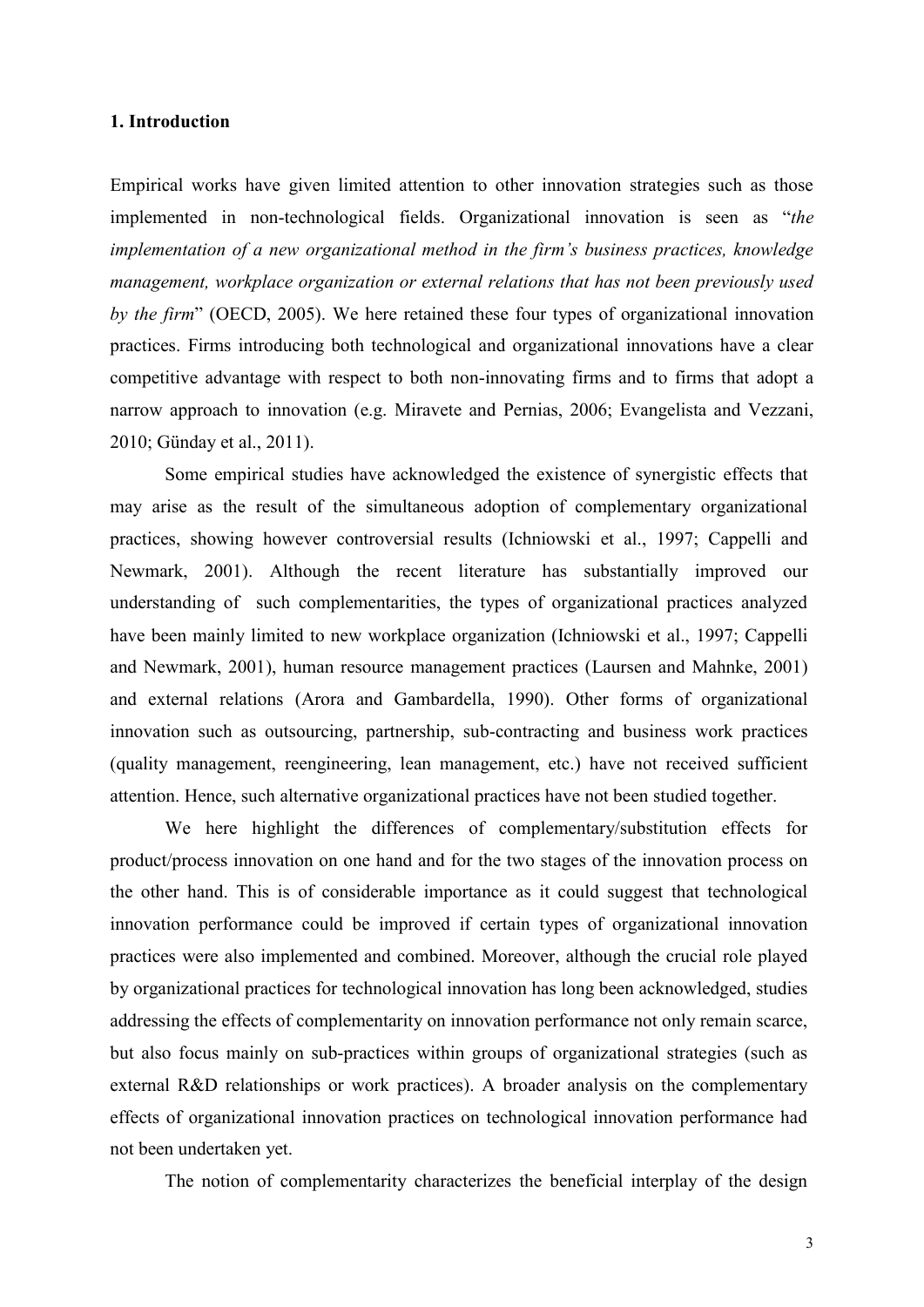elements of a system in which doing more of one thing increases the returns from doing more of the other (Milgrom and Roberts, 1990, 1995). Several studies have investigated the complementarities between internal R&D expenditures and external technology sourcing (e.g. Audretsch et al., 1996; Love and Roper, 2001; Cassiman and Veugelers, 2006; Belderbos et al., 2006; Schmiedeberg, 2008, Hou and Mohnen, 2013), process and product innovations (Miravete and Pernias, 2006; Polder et al., 2010, van Leeuwen and Mohnen, 2013), or different obstacles to innovation (Mohnen and Röller, 2005; Galia and Legros, 2004).

Research in the fields of industrial organization, strategic management and innovation has long been interested in investigating the possible complementary relations between firms' various organizational practices. Sets of strategic activities could lead to a sustainable competitive advantage and strategies can act as substitutes or complements to one another. This notion was further developed by the study of supermodularity on lattices and in a formal model of complementarity (Migrom and Roberts, 1995; Topkis, 1998). Supermodularity is the mathematical equivalent to the idea that the gain achieved from increasing all components is higher than the sum of gains obtained from the separate individual increases (Milgrom and Roberts, 1990). The mathematical tools of lattice theory have thus been applied in the economics and management fields to develop models of this so-called Edgeworth complementarity. The implementation of one practice increases the marginal or incremental return of other practices. By the same token, the implementation of one practice may decrease the marginal or incremental return of other practices: these practices are "substitutable". Milgrom and Roberts (1990, 1995) suggested that adopting a new organizational practice will only generate improved firm performance if it is in line with the firm's other choices. The supermodularity theory emphasizes organizational and strategic factors and proposes a simple model to explain the move from Fordist firms based on mass production to "modern" lean and flexible firms with "modern" organizational practices. Supermodularities (or complementarities) within modern manufacturing firms will lead to higher profits. Moreover, it suggests that firms will have no interest in adopting a given organizational practice if they have not undergone a thorough overhaul of their entire organizational design.

Recent empirical studies of organizational performance have focused on establishing potential complementarities between more than two organizational practices adopted simultaneously (see Carree et al., 2011, for a review). However, empirical research on complementarities between different innovation strategies remains scarce. In this paper, we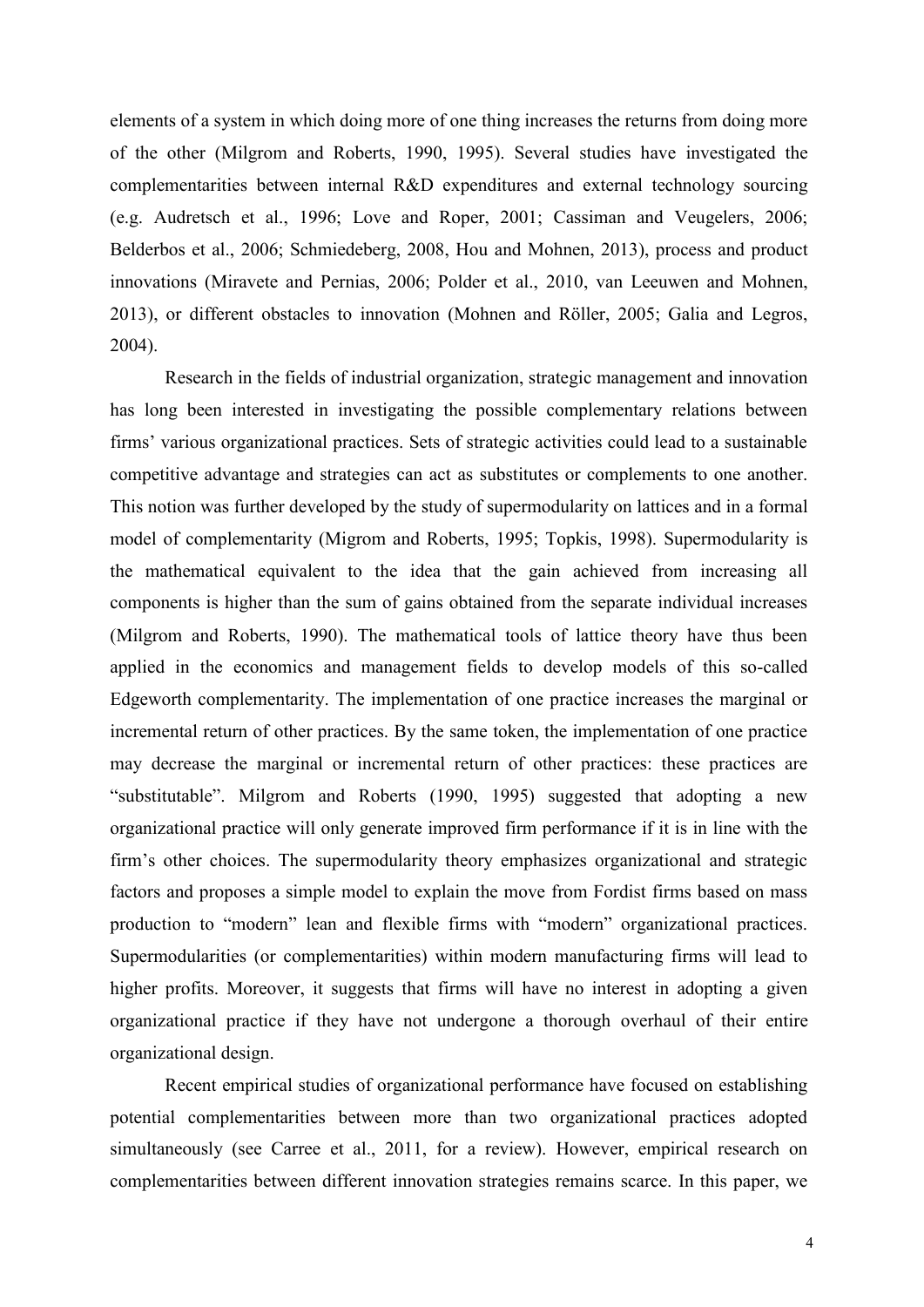consider the relationship of four organizational practices (business practices, knowledge management, workplace organization and external relations) and their synergistic effect on technological innovation throughout the innovation process. Our underlying hypothesis is that firms are faced with the challenge of organizing innovation processes in a holistic fashion as strategic organizational activities are interrelated and may thus generate a competitive advantage thanks to a better exploitation of synergies among existing resources. Indeed, the firm's capacity to simultaneously combine strategic organizational activities is a crucial determinant of innovation performance. These can lead to sustained performance differences among firms due to subsequent creation of specific and unique skills within the firm as well as to difficulties in imitating organizational capabilities (Teece, 1986).

In line with these key findings, we here investigate in further detail the relationships between organizational and technological innovation, focusing on organizational innovation practices' complementarities and on their impact on technological innovation. We thus aim to identify which organizational strategies are complements or substitutes for shaping subsequent product and/or process innovation as well as product innovative performance. Studying the effect of complementarities between organizational practices on innovation performance is of particular interest as it suggests that this performance can only be improved and become more effective if all organizational innovation practices are also implemented (or certain combinations among them). As complementarities lead to synergies among the complementary activities; failing to take them into account may entail a loss in value creation and performance - as the firm fails to achieve its full potential.

The remainder of the article is organized as follows: Section II highlights the role of organizational innovation in technological innovation processes and provides an overview on complementarities in organizational practices. Section 3 describes the dataset from the Luxembourg CIS 2006 and the variables used. Section 4 introduces the methodology used for testing complementarities. Estimation results are presented and discussed in Section 5. Section 6 concludes the study.

#### **2. Methodology for testing complementarities**

The concept of complementarity refers to the presence of systems effects and synergies of alternative activities and has been widely used to study innovation processes. Organizational practices are complements if their simultaneous implementation pays off more than the isolated adoption of each of them. We analyze the contribution of different combinations of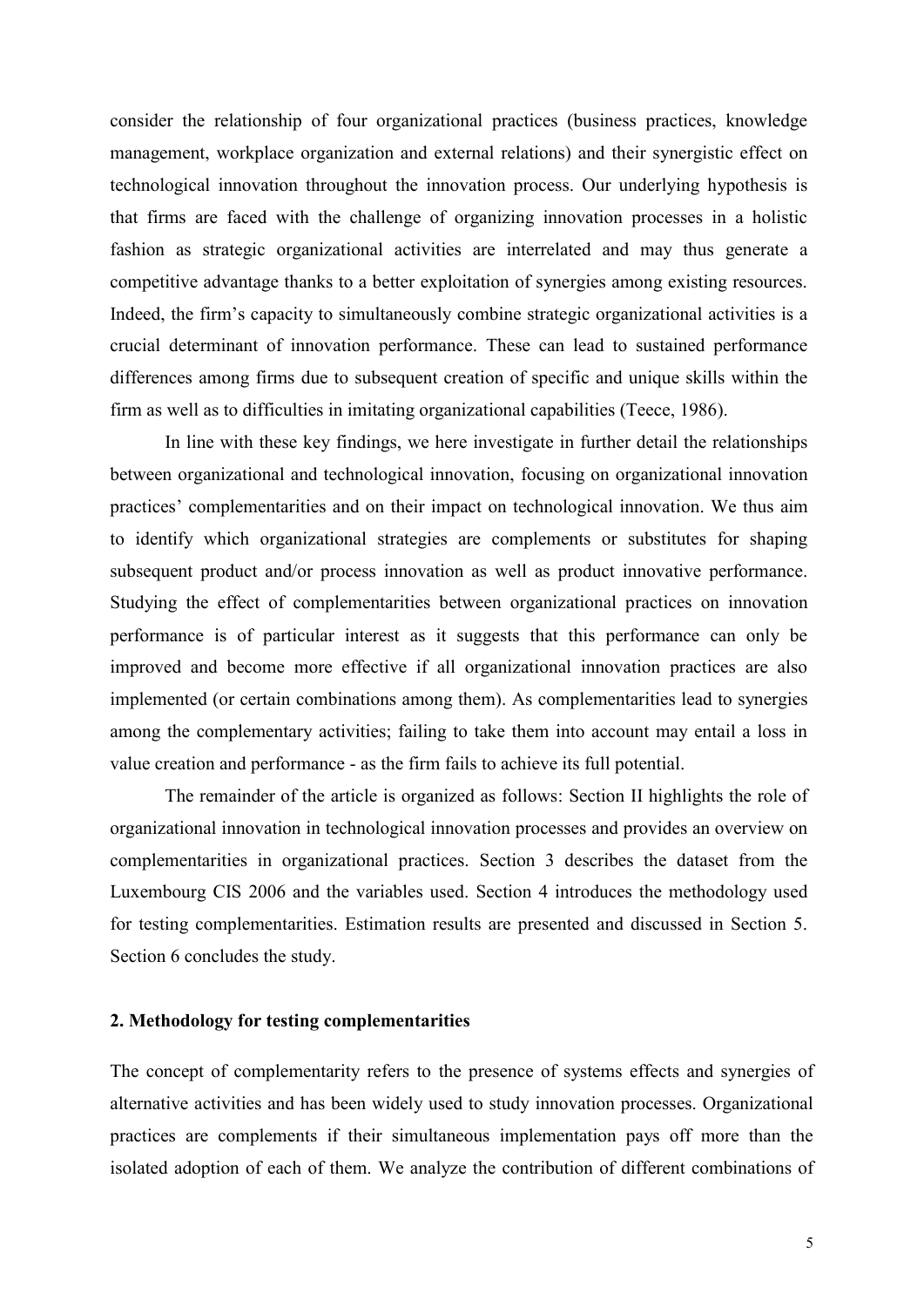practices directly on firm innovation performance. The analysis (also known as 'performance' approach) is based directly on the objective function of the firm.<sup>1</sup> The main idea is that simultaneous implementation of different activities should prove to be more valuable than implementing each of them separately. The test of complementarity is thus performed by regressing a measure of firm performance on a set of interaction terms between the considered activities, interpreted as complementarity parameters. Comparing the impacts of alternative combinations of activities stemming from this estimation permits to identify complementarity effects between these activities. It is possible to obtain certain supportive evidence of complementarity (substitutability) when significant and positive (negative) coefficients are observed for the interaction terms. Formally, this approach can be traced back to supermodularity (Milgrom and Roberts, 1995; Topkis, 1998). The intuition is that whenever activities are complementary, the objective function is supermodular. Note that the related definition of supermodularity provided by Milgrom and Roberts (1995) only requires a nonnegative (rather than a positive) impact of one practice on the marginal returns of another practice.

Applying this approach, Mohnen and Röller (2005) estimated the innovation function directly and investigated whether policy decisions (i.e. obstacles to innovation that are affected by policies) were complementary. Lokshin et al. (2008) studied the complementarity between product, process and organizational innovations and their impact on labour productivity. Ichniowski et al. (1997) also used this approach to test the complementarity between different human resource management practices. With a sample of 36 homogeneous steel production lines, they found that using a set of innovative work practices such as teams, flexible job assignments or training led to higher output and product quality. This approach was also used by Cassiman and Veugelers (2006) to investigate complementary innovation activities (in-house R&D, external technology sourcing, etc.) and their impact on firm performance.

In the present paper, we test for complementarity in innovation activity and innovation performance. We estimate the probability of observing a (product or process) innovation activity, and then the "innovation function" related to product innovation. These two estimations consider alternative combinations of organizational practices as explanatory variables. The analysis focuses directly on the relation between innovation performance and

l

 $<sup>1</sup>$  An alternative approach, known as the correlation or adoption analysis, is presented in Appendix B. However,</sup> it does not provide a sufficient condition to conclude that a possible complementarity relationship exists between different activities. This approach gives some suggestive evidence of complementarity between the four considered organizational practices. This evidence remains to be confirmed by the 'performance' approach.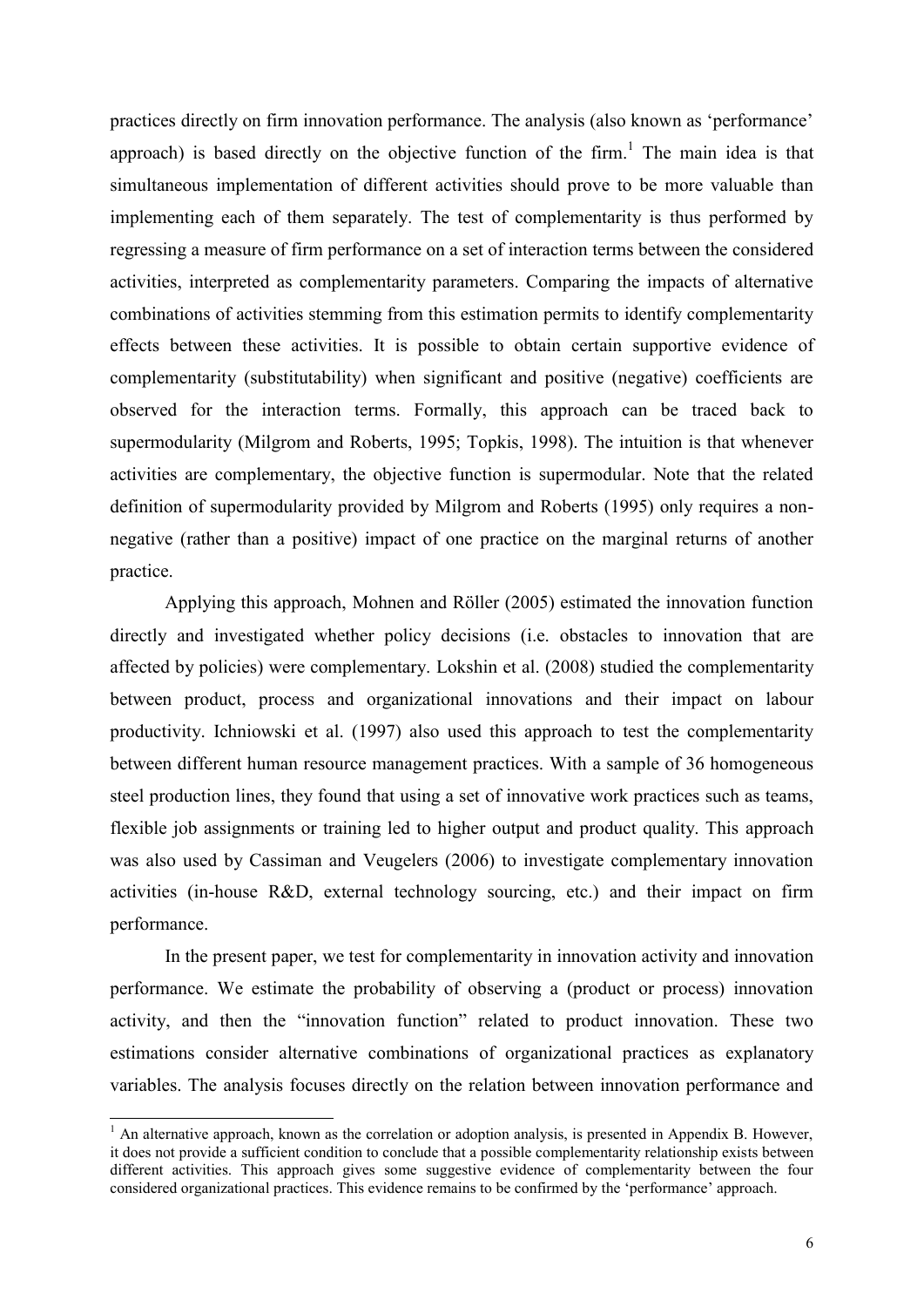different practices of organizational innovation in order to compare the impact of alternative combinations of practices on firm innovation activity and performance.

We first considered firms' innovation activity and estimated the function that takes the following form:

$$
P_i^* = \sum_{j=0}^{15} S_j \gamma_j + X_i^* \alpha + \varepsilon_i \tag{1}
$$

where  $P_i^*$  is the latent variable corresponding to the probability to innovate in product or process. According to the performance approach and similarly to Mohnen and Röller (2005), a set of state dummy variables  $S_j$  was inserted into the model. As four organizational practices were considered, this set corresponds to sixteen dummy variables *s0\_0\_0\_0, s0\_0\_0\_1, …, s1\_1\_1\_1*, where the four indices denote the four practices, respectively, i.e. business practices, knowledge management, workplace organization, and external relations. For each dummy *sk l m n,* the four indices  $(k, l, m, n=0, 1)$  represent the presence or absence of each of the four practices. For example, *s1\_0\_1\_0* indicates that business practices and workplace organization are present while knowledge management and external relations are not. *X<sup>i</sup>* represents the set of explanatory variables, including controls for firm-level heterogeneity such as firm size, sectors of activities and foreign ownership as well as a set of variables that have previously been shown to be relevant determinants of innovation performance at the firm level, such as the intensity of internal and external R&D and obstacles to innovation. As equation (1) applied to both product and process innovation, we used a biprobit model to estimate this equation for product and process innovations.

Concerning innovation performance, and following Mohnen and Röller (2005), we used the following model:

$$
I_i = \sum_{j=0}^{15} S_j \delta_j + W_i' \beta + \nu_i
$$
 (2)

where  $I_i$  is the innovation performance of firm *i*, measured as the share in sales of innovative products (PERFOR).  $W_i$  is the set of control variables, including firm size, sectors of activities, foreign ownership and obstacles to innovation. Note that this model only concerns product innovation as no similar information is available for process innovation. Moreover, since only 266 firms (out of 568) innovated in product, we used the Heckman's two-step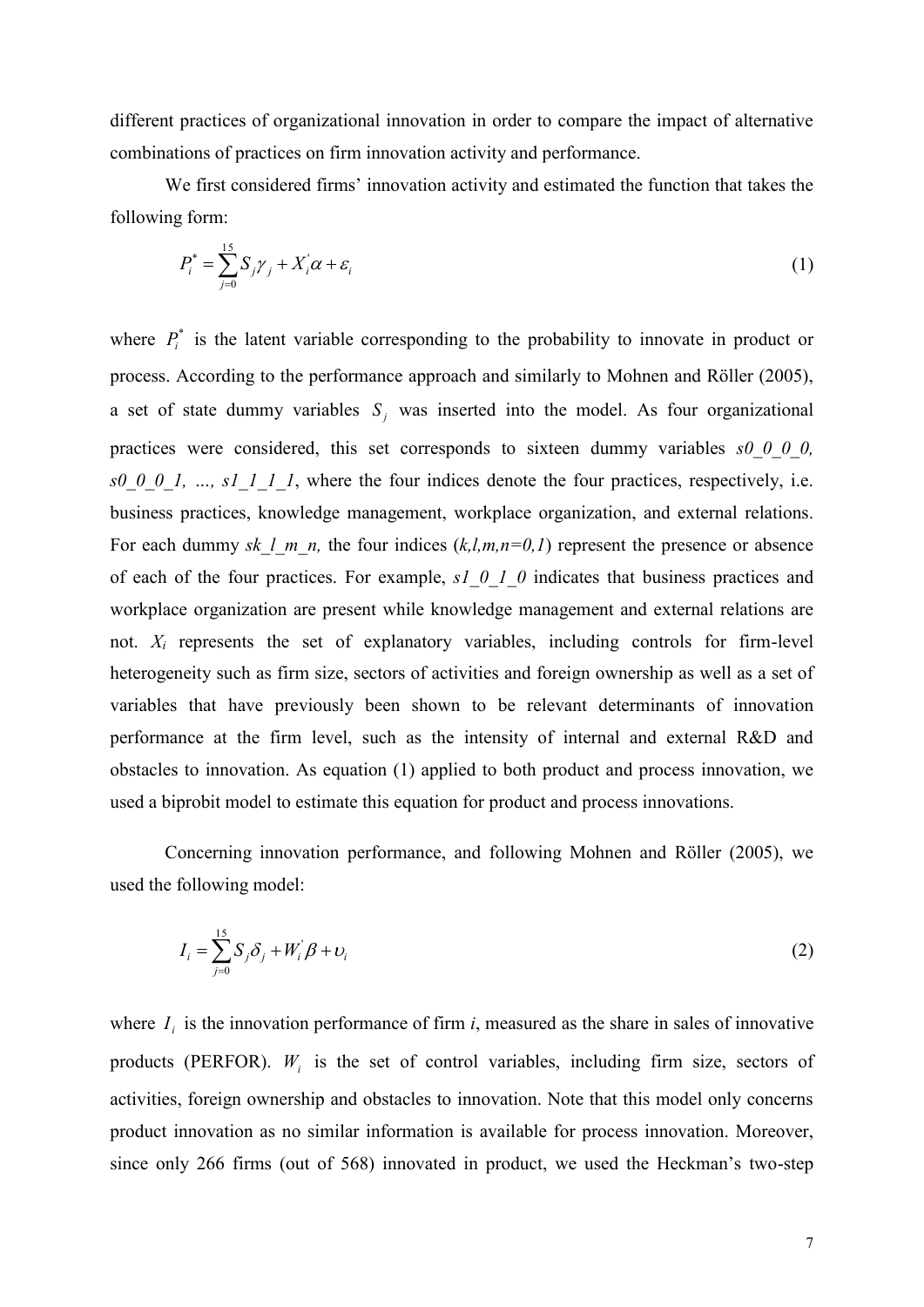selection model to control for selection bias related to product innovation activity. In this model, the second step corresponds to the performance equation given in (2) whereas the first-step corresponds to a probit estimation of the probability of having a product innovation (or the propensity to innovate) as given in (1).

Following this, we performed supermodularity and submodularity tests for complementarity and substitutability, respectively, in organizational practices. For innovation activity, these tests were based on consistent estimates of coefficients  $\gamma$  (equation (1)). As in Mohnen and Röller (2005), complementarity between each pair of practices should satisfy the following constraints: $2^2$ 

> (practices 1 and 2)  $\gamma_{8+s} + \gamma_{4+s} \leq \gamma_{0+s} + \gamma_{12+s}$  where  $s = 0, 1, 2, 3$ , (practices 1 and 3)  $\gamma_{8+s} + \gamma_{2+s} \leq \gamma_{0+s} + \gamma_{10+s}$  where  $s = 0, 1, 4, 5$ , (practices 1 and 4)  $\gamma_{8+s} + \gamma_{1+s} \leq \gamma_{0+s} + \gamma_{9+s}$  where  $s = 0, 2, 4, 6$ , (practices 2 and 3)  $\gamma_{4+s} + \gamma_{2+s} \leq \gamma_{0+s} + \gamma_{6+s}$  where  $s = 0, 1, 8, 9$ , (practices 2 and 4)  $\gamma_{4+s} + \gamma_{1+s} \leq \gamma_{0+s} + \gamma_{5+s}$  where  $s = 0, 2, 8, 10$ , (practices 3 and 4)  $\gamma_{2+s} + \gamma_{1+s} \leq \gamma_{0+s} + \gamma_{3+s}$  where  $s = 0, 4, 8, 12$ .

The substitutability between each pair of practices should satisfy the analogous inequalities, which are however of opposite signs.

The hypotheses that pair 1–2 is strictly supermodular are: *H*<sub>0</sub>:  $h_0 < 0$  and  $h_1 < 0$  and  $h_2 < 0$  and  $h_3 < 0$  (null hypothesis) *H*<sub>1</sub>:  $h_0 \ge 0$  or  $h_1 \ge 0$  or  $h_2 \ge 0$  and  $h_3 \ge 0$  (alternative hypothesis)

 $\overline{a}$ 

where  $h_s = -\gamma_{0+s} + \gamma_{4+s} + \gamma_{8+s} - \gamma_{12+s}$ ,  $s = 0,1,2,3$ . The test is based on Kodde and Palm's (1986) Wald test for inequalities. The tests for other pairs were defined analogously. Similarly, testing the strict submodularity for the pair 1–2 concerned the following hypotheses: *H0:*  $h0 > 0$  and  $h1 > 0$  and  $h2 > 0$  and  $h3 > 0$ , *H1:*  $h0 \le 0$  or  $h1 \le 0$  or  $h2 \le 0$  and  $h3 \triangleleft 0$ .

 $2$  Note that practices 1 to 4 denote business practices, knowledge management, workplace organization and external relations.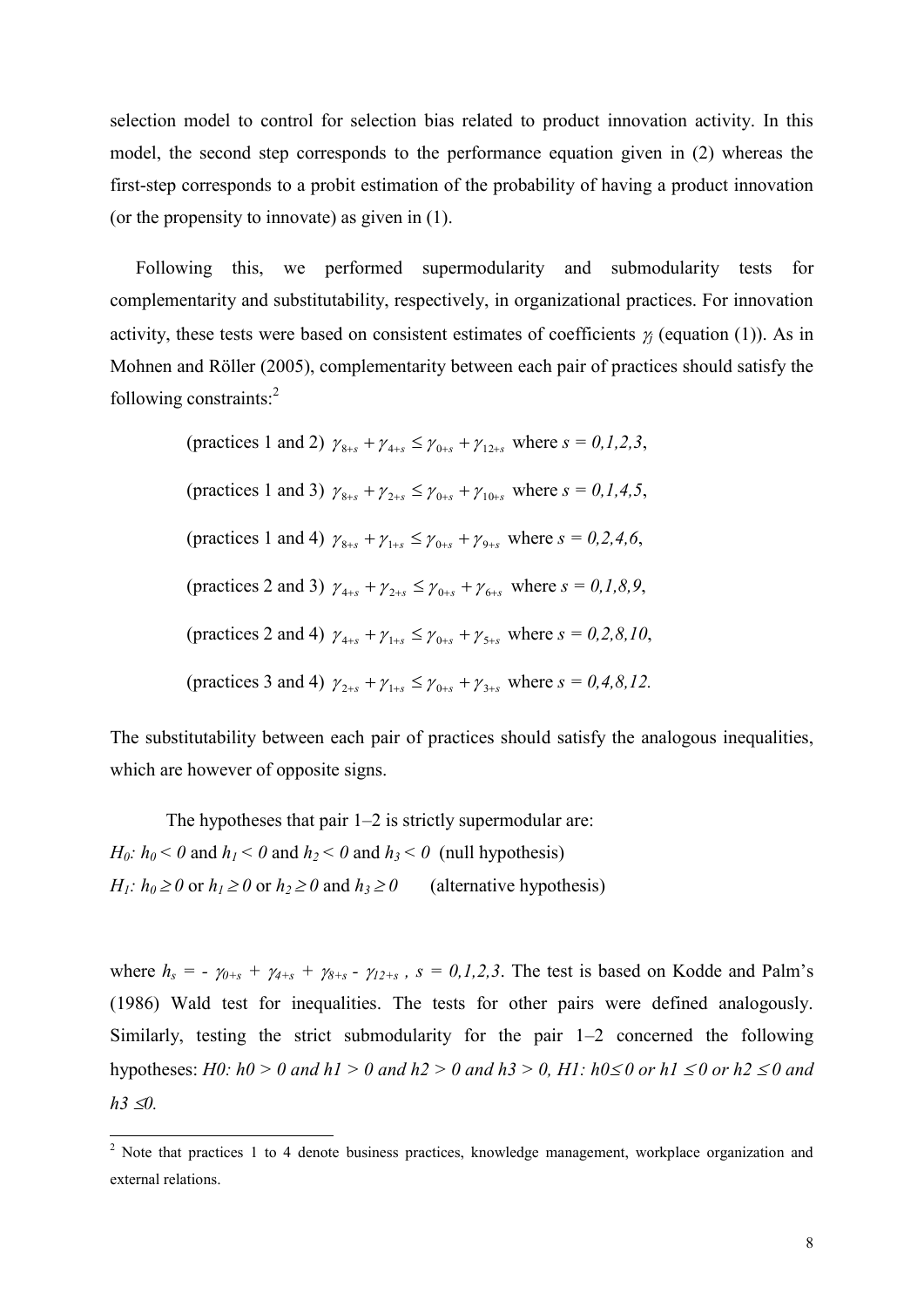We also performed the same tests of complementarity and substitutability for innovation performance based on consistent estimates of equation (2). These tests were defined very analogously replacing  $\gamma_j$  with  $\delta_j$ . When estimating equation (2), variable *s0\_1\_0\_1* was excluded from our regressions because of collinearity. The tests therefore included the additional constraint  $\delta_5 = 0.3$ 

#### **3. Data and variables**

 $\overline{a}$ 

The empirical analysis is based on firm-level data drawn from the Luxembourgish Community Innovation Survey (CIS2006) carried out in Luxembourg in 2008 by CEPS/INSTEAD on behalf and under the methodological responsibility of the National Statistical Institute (STATEC). The objective of this survey was to collect data on firms' innovation behavior over the three-year period from 2004 to 2006, according to the OECD (2005) recommendations. It provides a set of general information concerning the firms (sector of activity, group belonging, number of employees, sales, geographic market), information about technological and non-technological innovation as well as perceptions of factors hampering innovation activities or subjective evaluation of the effects of innovation. The dataset also comprises information about sources of information and various types of R&D cooperation for innovation activities. For the purpose of this paper, we used a sub-sample of firms with at least 10 employees that operated in the manufacturing and the service sectors. With the dataset including manufacturing and service firms, the paper adopts the *synthesis*  approach, which allows for innovation to take place in manufacturing *and* in services (Gallouj and Weinstein, 1997; Love and Mansury,  $2007$ .<sup>4</sup> We thus obtained a sample of 568 representative firms.

Three dependent variables are used. The first is *innovation performance*, measured as the percentage of total turnover from product innovations that are new to the firm (Mohnen and Röller, 2005; Cassiman and Veugelers, 2006). The second dependent variable is the *propensity of innovation in product*, a binary variable that indicates whether the firm had introduced product innovation or not. The third dependent variable, *propensity of innovation* 

 $3$ It should be noted that tests can be also performed on the selection equation for product innovation while using the Heckman's selection model for estimating (2). We prefer not to present them here as they are consistent with those based on equation (1) applied to product innovation.

<sup>4</sup> Moreover, doing so would result in missing observations, which could seriously affect the quality of the regressions.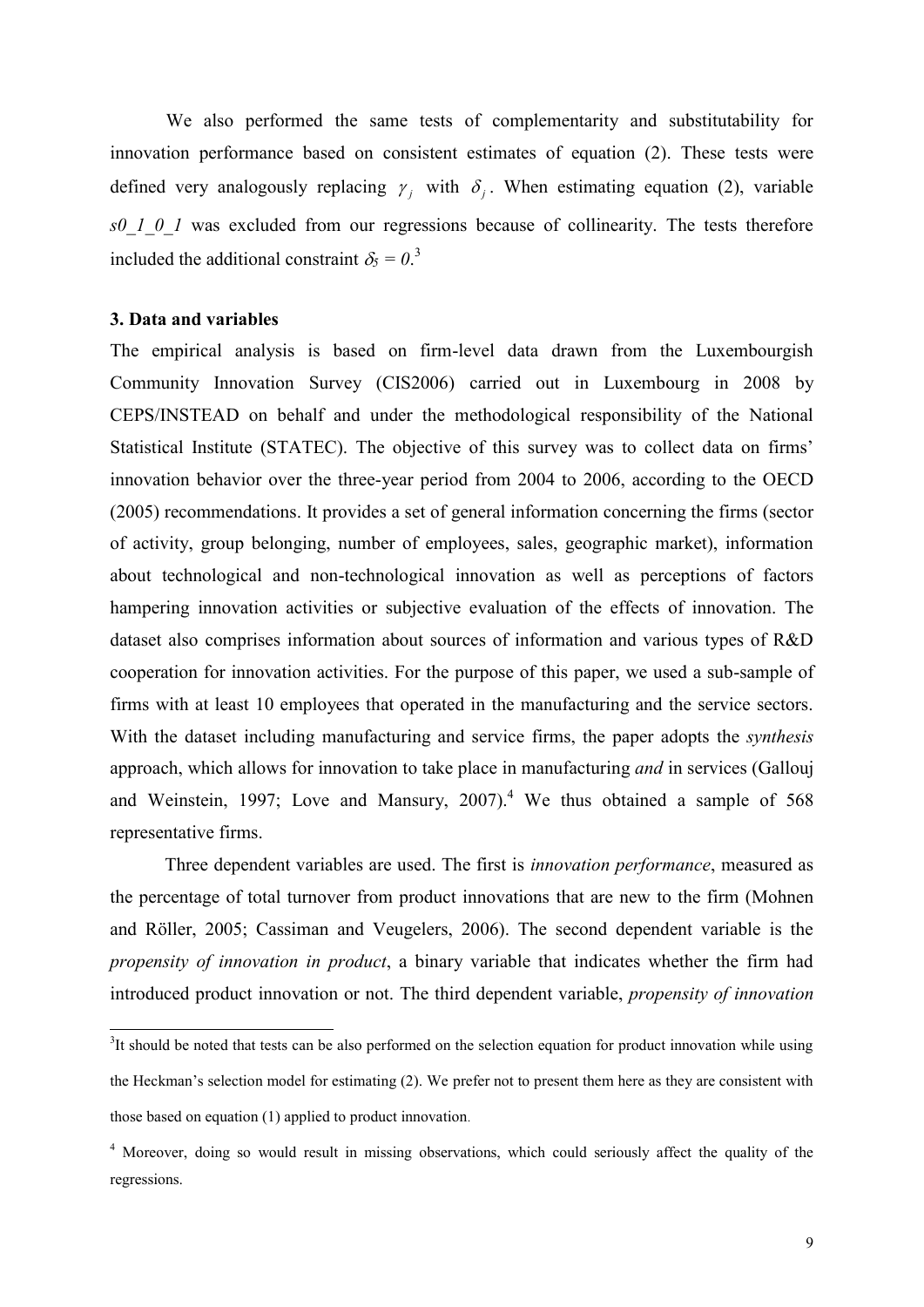*in process,* is binary and indicated whether or not a firm was a process innovator (cf. Appendix A for the definition of variables).

The CIS provides data on organizational innovation implemented by firms during the 2004–2006 period. Four practices of organizational innovation are categorized in the survey: (1) new business practices for organizing work and procedures (i.e. supply chain management, business reengineering, quality management, lean production, and education/training systems), (2) new knowledge management systems (i.e. new systems facilitating exchange of information, knowledge and skills within the firm or designed to collect and interpret information), (3) new workplace organization methods (i.e. new systems of employee responsibilities, team work, decentralization, integration or de-integration of departments, etc.) and (4) new methods of organizing external relations (i.e. first use of alliances, partnerships, outsourcing or sub-contracting, etc). Four binary variables were constructed for each of these practices.<sup>5</sup>

We also included other classical technological innovation determinants in our model. *R&D intensity* was measured as the sum of expenditures on intramural (in-house) R&D and extramural R&D in 2006 divided by the total turnover in 2006. Firms were asked to rate the degree of competition of the market on a Likert scale from 0 (no effective competition) to 3 (very intensive). On the basis of this information, we constructed a *competition intensity* variable. Two binary variables on appropriability conditions were also included. *Strategic protection* is equal to 1 if the score for the importance of strategic protection methods "secrecy", "complexity of design" or "lead-time advantage over competitors" is "crucial" and 0 otherwise. *Formal protection* is equal to 1 if the score for the importance of formal protection methods "patents", "trademarks", "registration of design patterns" or "copyrights" is "crucial" and 0 otherwise.

A number of traditional control variables were also included in our model. *Firm size* is measured by the natural logarithm of the number of employees. We also introduced a dummy variable *group belonging*, taking the value 1 if the firm was independent (reference), 2 if the firm belonged to a domestic group, 3 if it was part of a European group and 4 if it was part of an extra-European group. Eight *sectors of activities* were included, according to the two-digit NACE classification: (1) high and medium high-tech manufacturing industry; (2) medium

<sup>&</sup>lt;sup>5</sup> Indeed, modeling complementarities in terms of supermodular functions on lattices highlights the fact that "*design choices, if they can even be adapted at will, represent discrete rather than continuous variables*" (Ennen and Richter, 2010: 214).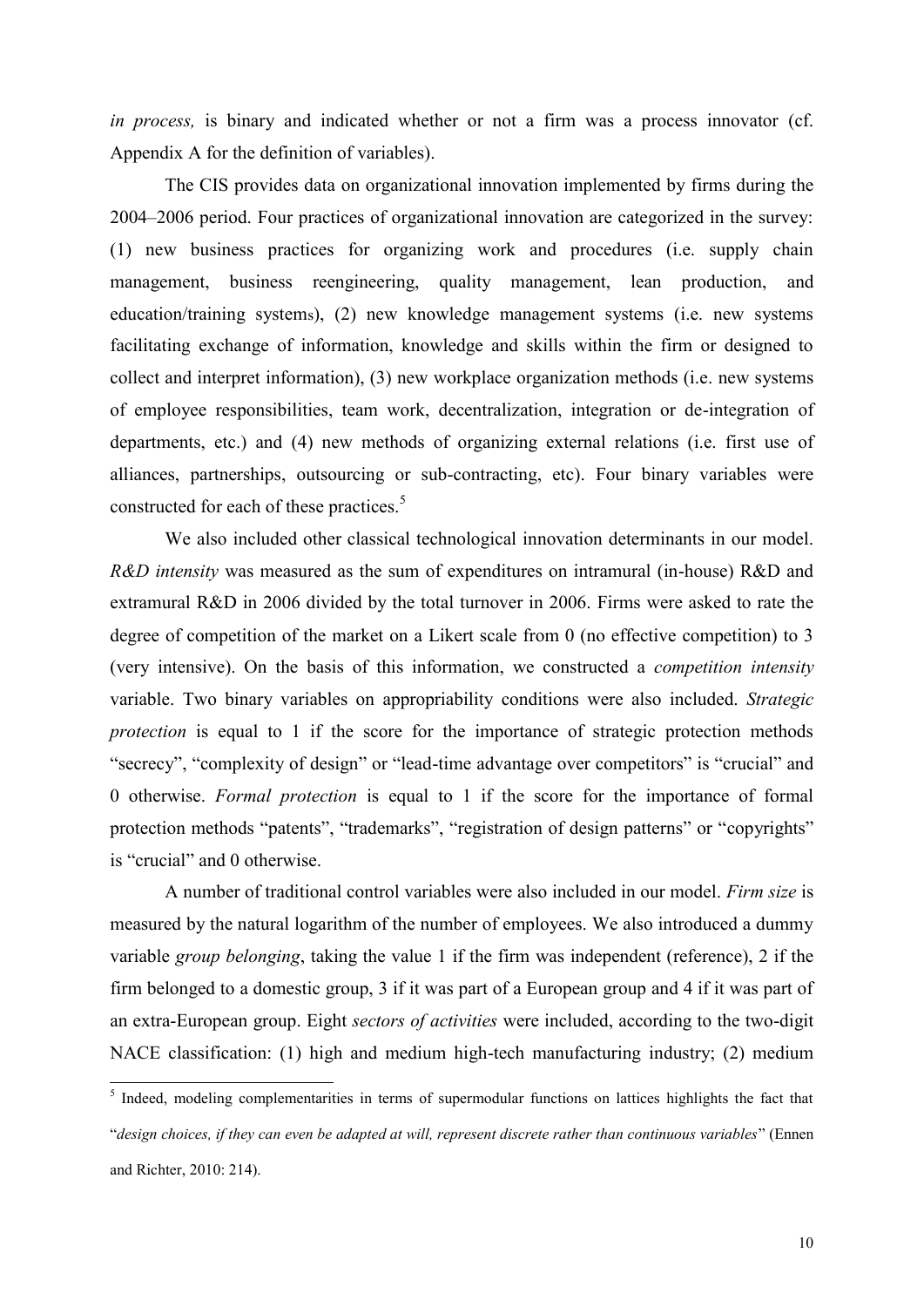low-tech industry; (3) low-tech industry; (4) transport and communication; (5) financial intermediation; (6) computer activities; (7)  $R&D$  – engineering activities and consultancy, technical testing and analysis and (8) wholesale trade (reference)*.* 

#### **4. Results and discussion**

Our dataset contained 568 observations and can be considered as being of moderate size. However, in order to keep our results robust, we computed the bootstrap standard errors for estimated coefficients, which make it possible to avoid a possible finite sample size bias.

As the dependent variables in Equations 1 and 2 are respectively the percentage of sales attributable to innovative products and the probability of being a product innovator, consistent estimates for the parameters of interest can be obtained by maximum likelihood estimation, which accounts for censoring in innovation performance (Mohnen and Röller, 2005). The inverse Mill's ratio included in the model for correcting left-censoring is, however, not significant. This indicates that the estimated results for sales of innovative products are not influenced by censoring. Therefore, a simple Tobit model was used in order to estimate innovation performance. Results are reported in Table 1.

- INSERT TABLE 1 ABOUT HERE -

In order to analyze the complementary relationship of the four organizational practices, we also assessed the impact of organizational practices on the probability of the firm to be product and process innovators using a biprobit model. The results are presented in Table 2.

#### - INSERT TABLE 2 ABOUT HERE -

Results in Table 1 and 2 show that the probability of being product or process innovators strongly depends on R&D intensity, which is in line with previous empirical findings indicating the crucial role of internal R&D expenditures in innovation processes as they condition knowledge creation as well as the firms' capacity to absorb external knowledge (Crépon et al., 1998). On the contrary, R&D intensity did not have any impact on the innovation performance measured as a percentage of new products in sales. Firm size was found to be positively correlated to the likelihood of product innovation, but negatively to the extent of innovation. This result that the larger the size of the firm, the greater the propensity to innovate in products but the smaller the innovative performance, is in line with previous empirical findings (Mohnen and Röller, 2005). Strategic protection methods are strongly and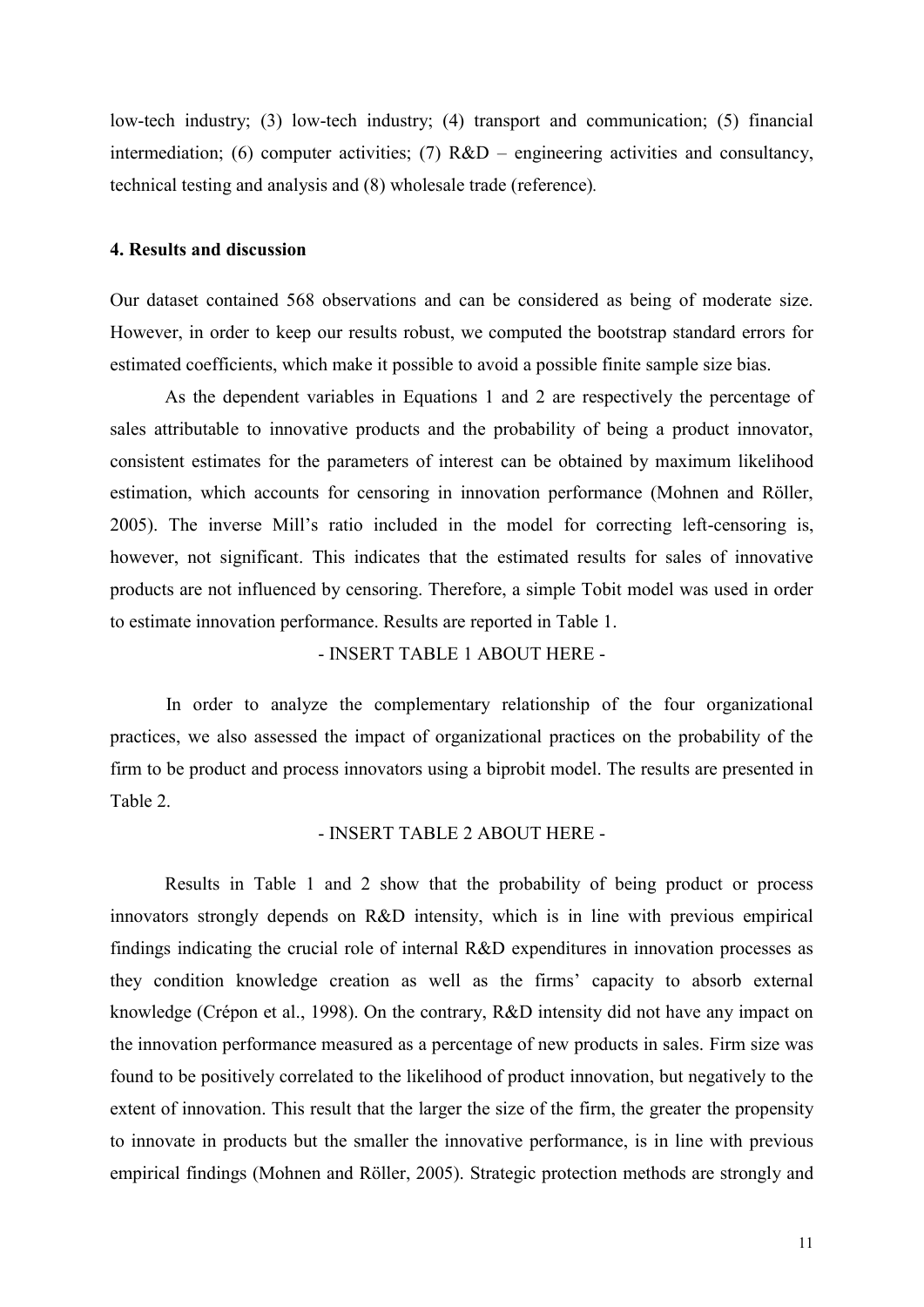positively associated with the likelihood of product or process innovation while having no impact on product innovation performance. As expected, firms making intensive use of formal innovation protections such as patents, trademarks or registration of design patterns have a higher probability to innovate in terms of goods and services.

Turning to organizational innovation practices, results show that, when adopted separately, workplace organization and knowledge management have a significant positive impact on product innovation performance, whereas business practices have a significant positive impact on the propensity to innovate in products. The simultaneous implementation of business practices, knowledge management and workplace organization increases the propensity to innovate in process and in product, whereas no effects of such combinations were observed on innovation performance. However, some similarities between practices were found. For example, firms that implemented all four organizational practices jointly were significantly more likely to be process innovators and to show higher innovation performance.

Although these results give some indications of the effects of different combinations of organizational practices on innovation output, it is however important to recall that the individual significance and signs of the coefficients do not by themselves provide information as to the complementarity or substitutability between different organizational practices. Testing for complementarity involves testing linear inequality restrictions and the joint distribution of several of these restrictions (Mohnen and Röller, 2005; Love and Roper, 2009). In our case, assessing complementarity or substitutability between organizational practices required the joint testing of four inequality constraints for each pair-wise comparison. The results of supermodularity and submodularity tests are provided in Tables 3 and 4.

#### - INSERT TABLE 3 ABOUT HERE -

#### - INSERT TABLE 4 ABOUT HERE -

Similarly to Mohnen and Röller (2005), we reported the values provided by Kodde and Palm (1986) for the lower and the upper bounds of the tests at the 10% significance level. The numbers of degrees of freedom are computed as 1 plus the number of equality restrictions  $(q+1)$  for the lower bound, and as the total number of equality and inequality (*p*) for the upper bound. For the model in equation (1), i.e. product and process innovations, the lower and upper bounds at the 10% level are 1.642 (degrees of freedom  $= 1$ ) and 7.094 ( $df = 4$ ), respectively. The null hypothesis  $H_0$  is rejected if the test statistic is higher than the upper bound.  $H_0$  is accepted if the test statistic is lower than the lower bound. The test is inconclusive for values in between the two bounds. For equation (2), i.e. product innovation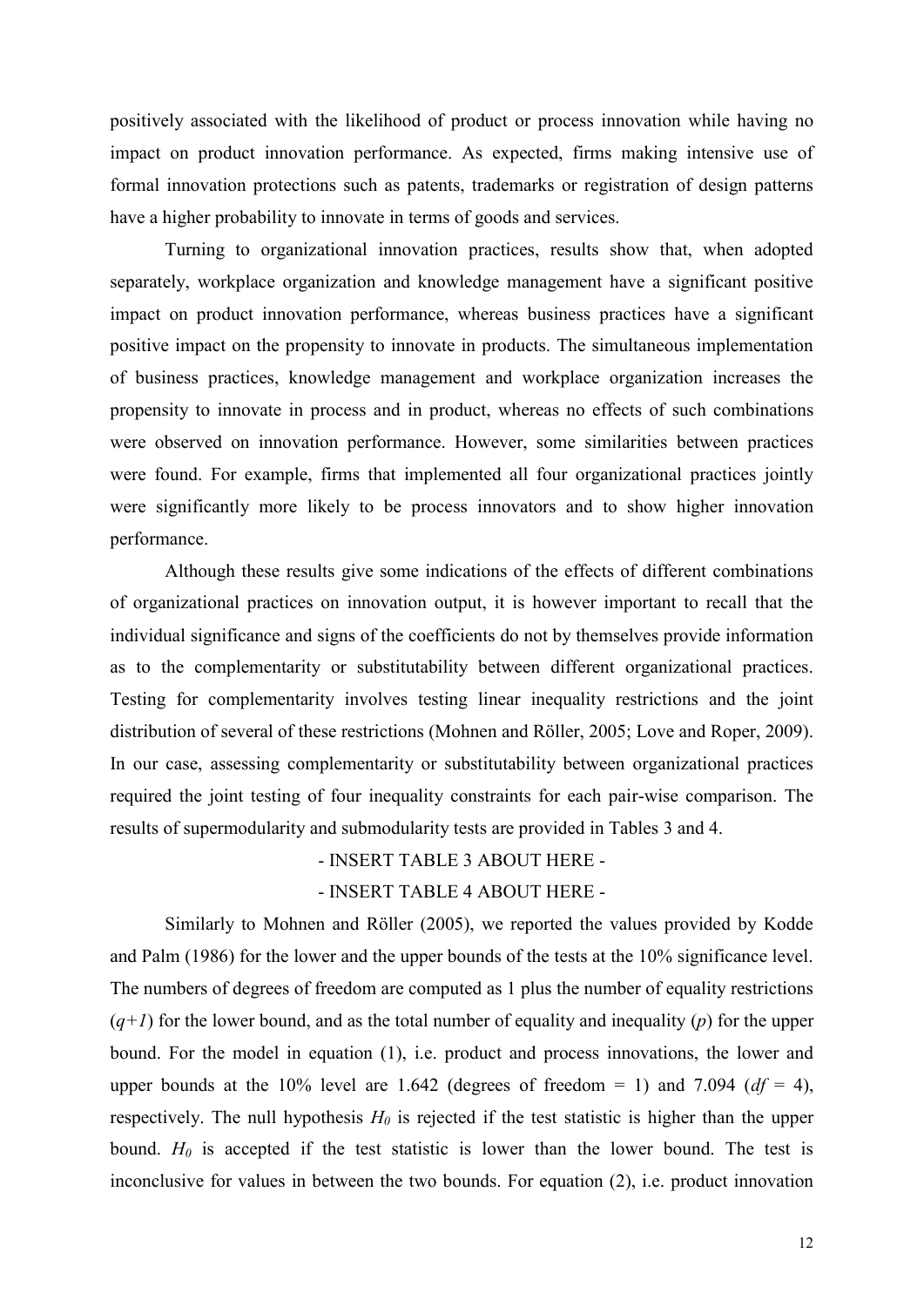performance, the lower and upper bounds at the 10% level are 3.808 (df = 2) and 8.574 (df =  $5$ ), respectively<sup>6</sup>.

Results in Table 3 and 4 show that the pattern of complementarity between organizational practices may depend on the type of innovation, i.e. product or process. Indeed, as regards the propensity to innovate equation, there is significant evidence of complementarity between knowledge management and business practices (pair 1–2) on process innovation, whereas results for product innovation are inconclusive. Firms combining these two practices tended to benefit more from flexibility, adaptability and knowledge increase, which may in turn lead to a higher capacity to introduce process innovation - new methods of producing goods or services, new operations for purchasing, accounting or computing. Results also underline the complementary effect of knowledge management and work organization (pair 2-3) on product innovation.

Results for the propensity to innovate in products also show some similarities with those for the propensity to innovate in process. First, the joint implementation of knowledge management and external relations (pair 2-4) decreases the propensity to innovate in both product and process, thus representing the substitution effect of pair 2–4. This finding suggests that these organizational practices are jointly substitutable in determining whether a firm is innovative or not. In other words, the implementation of one of the two practices in each pair should be sufficient to motivate a firm to innovate. Second, there is clear evidence of substitution, both for product and process innovations, between business practices and workplace organization (pair 1–3). The benefits of practices such as low level of hierarchy, high level of delegation and broad skills, team working or job rotation are reduced when firms implement them jointly with workplace organization (lean production, supply chain management, business reengineering or quality management). This finding may be accounted for by the high costs that firms have to support as the result of the simultaneous implementation of such practices, which impedes rather than stimulates firm innovation capacities.

Results also show that the patterns of complementarity may also differ according to whether the firm is in the first step of the innovation process (i.e. being product innovator or not) or in a subsequent step (i.e. the product innovative performance). A complementary relationship between business practices and knowledge management (pair 1–2) was found for

<sup>&</sup>lt;sup>6</sup> For product and process innovations (equation 1), the number of degrees of freedom for the lower bound is equal to 1 because there is no equality restriction whereas, for product innovative performance (equation 2), it is equal to 2 because there is, as shown earlier, an equality restriction  $\delta_5 = 0$ .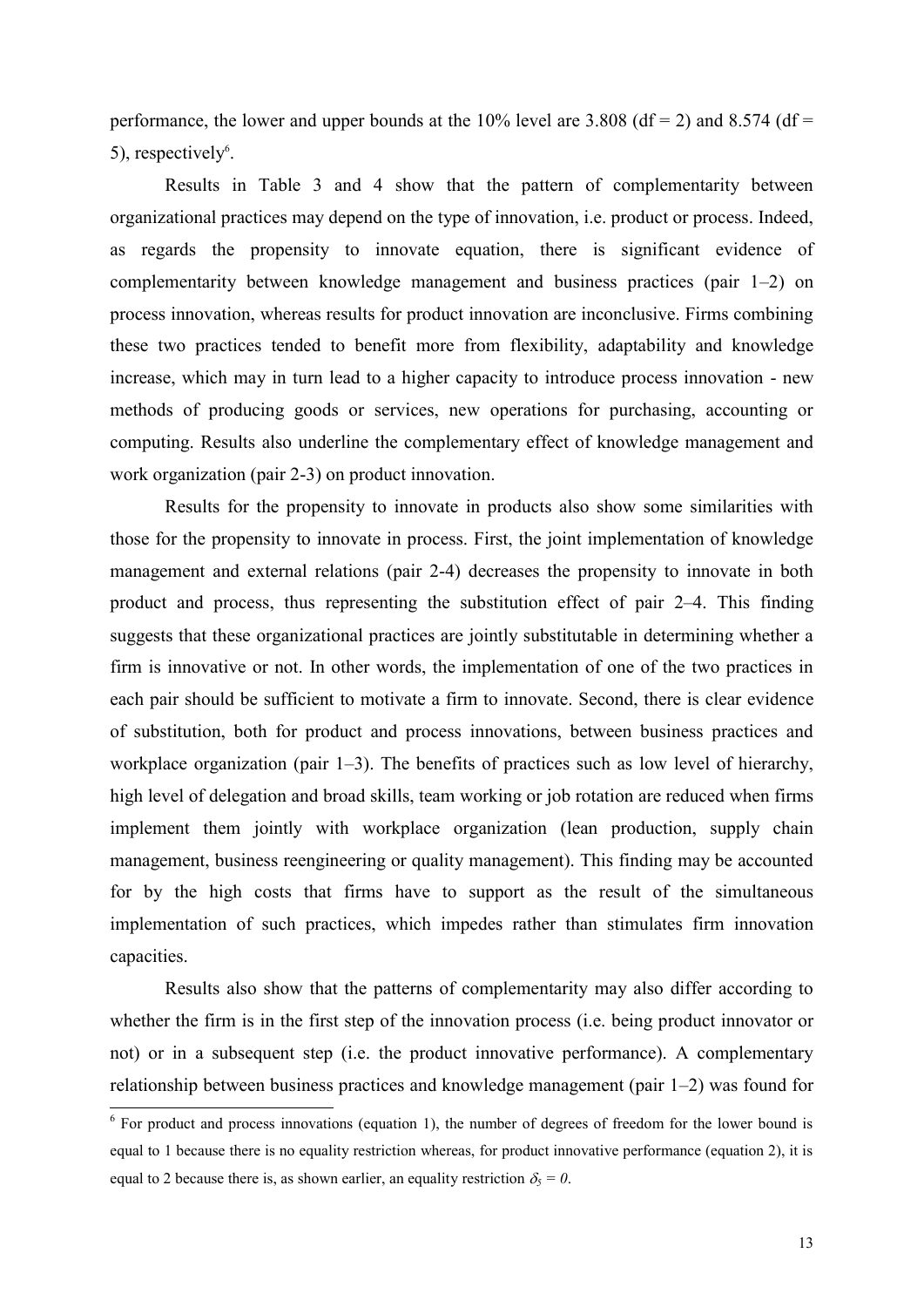product innovative performance whereas the test is inconclusive for the probability to be product innovator. The benefits from the positive synergies between business practices and knowledge management are limited to the latter stage of the innovation process. Innovative products are thus successfully adopted by the market, leading firms to achieve higher performance from these new products when they are able to combine organizational practices such as supply chain management, quality management or business reengineering with knowledge management. The pattern of complementarity is the same for the relationship between business practices and external relations (pair 1-4) and between workplace organization and external relations (pair 3-4): complementarity is observed in the latter stage of innovation process (i.e. innovative performance) whereas the test results are inconclusive for the first stage (i.e. product innovation).

On the contrary, the relationship between business practices and workplace organization (pair 1-3) was found to be complementary at the second stage of the innovation process but substitutable at the first stage. This result, as expected from the competence-based theory viewpoint, highlights the evidence that in modern business environments (Milgrom and Roberts, 1995), strategic cost and quality management, considered as critical factors for firms' commercial success, need to be jointly implemented within a high performance work organization which, simultaneously, facilitates knowledge integration, information exchange and mutual learning. Firms that jointly implement knowledge management and workplace organization (pair 2–3) are more likely to have a higher probability of introducing product innovation whereas this combination seems to reduce product innovation performance, results that are in line with Laursen and Mahnke (2001). This suggests that synergies from team work, employees' responsibilities, decentralization and internal knowledge management are likely to be more fruitful in a more upstream technical and engineering stage (conception and introduction of new or significantly improved goods or services) than in a downstream product stage (launching and commercializing these goods or services on the market).

#### **5. Conclusion**

The objective of this paper was to understand whether different organizational innovation practices are complements or substitutes for technological innovation performance. We used the supermodulartiy theory *à la Milgrom and Roberts*, which theorem makes it possible to create supermodular functions in order to demonstrate the effect of complementarity between organizational strategies in technological innovation. The empirical study was based on the firm-level dataset drawn from the Luxembourgish Community Innovation Survey (CIS 2006).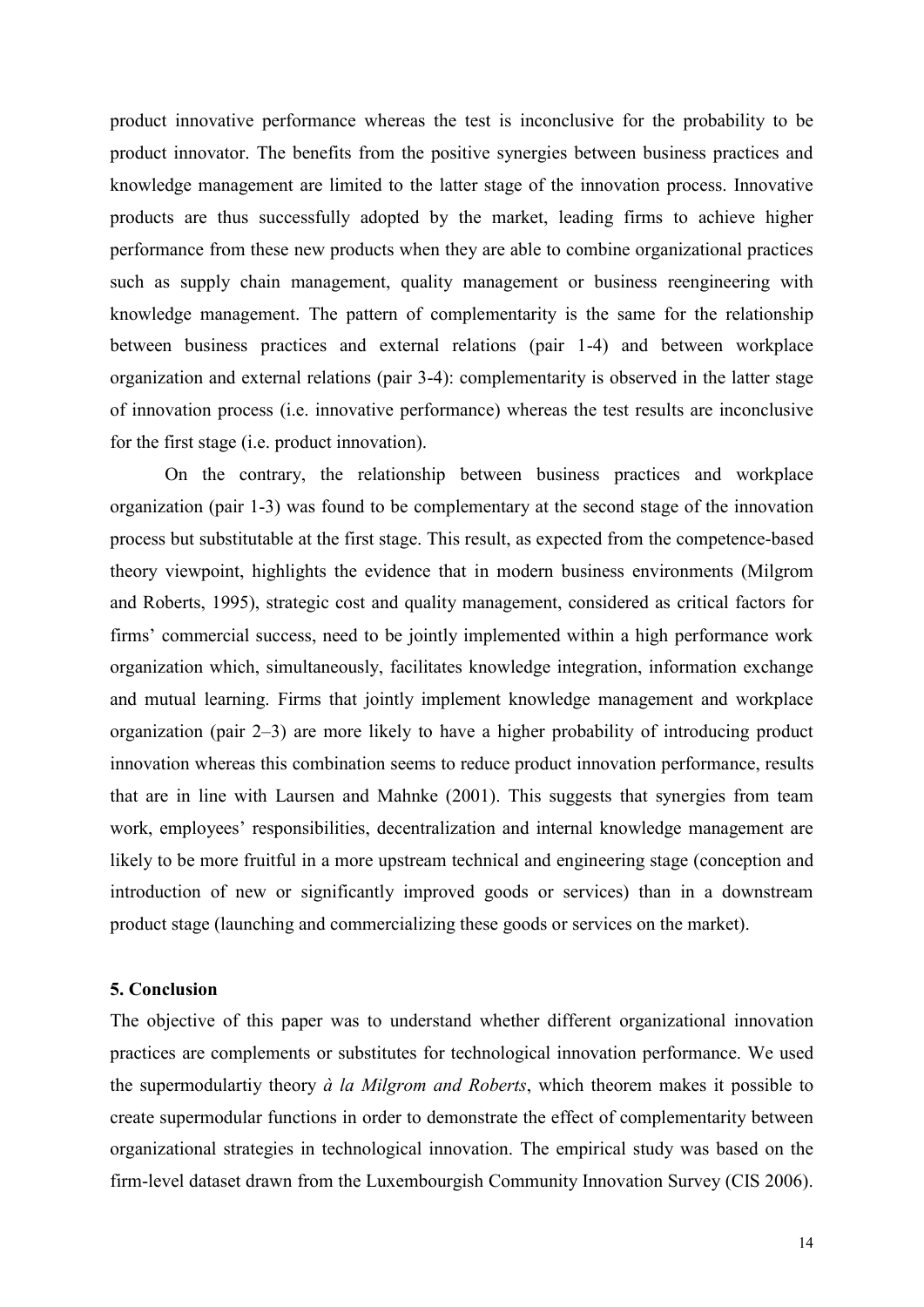To our knowledge, this study is the first to assess the firm's organizational innovation management from an integrative and holistic viewpoint by analyzing the pattern of complementarity of different organizational practices through their impact on firms' innovation, taking into account the two stages of innovation processes.

Overall, our results highlight some important evidence on the relationship between organizational practices. First, we show the crucial role of organizational innovation by providing empirical evidence in favour of the impact of complementary organizational practices management on raising firms' innovation, supporting previous theoretical studies (Teece; 1986; Stieglitz and Heine, 2007).

Second, the patterns of complementarity between organizational practices differ according to the type of innovation (product or process) under consideration - although some similarities were highlighted. One example is the joint implementation of knowledge management and workplace organization which is substitutable in terms of probability to innovate in products whereas it complements in terms of the probability to be a process innovator. This indicates that the two types of innovation are subject to different organizational management tools.

Third, the pattern of complementarity between organizational practices also differs according to whether the firm is in the first stage of the innovation process or in a later stage. Whereas complementarity among organizational practices seems more frequent for product innovation performance, results for the propensity to innovate in products show a number of substitutable relationships - or inconclusive evidence. Business practices, for instance, when implemented simultaneously with knowledge management, workplace organization or external relations, paid off more than its isolated adoption in terms of product innovation performance. On the contrary, we found rather a substitutable relationship between business practices and workplace organization for the propensity to innovate. This can logically be explained by the fact that business practices *per se* do not help firms to become innovators (other determinants being much more important). However, such practices are key when it comes to the success of innovative products: for instance, supply chain management ensures a management-efficient relationship with suppliers and customers, quality management brings value to consumers by enhancing the quality of products, lean management may contribute to lowering product costs, etc.

These results highlight the complexity of managing organizational practices with regards to increasing firms' innovation, they also highlight the combinations of organizational innovation practices that reinforce technological innovation performance. Some practices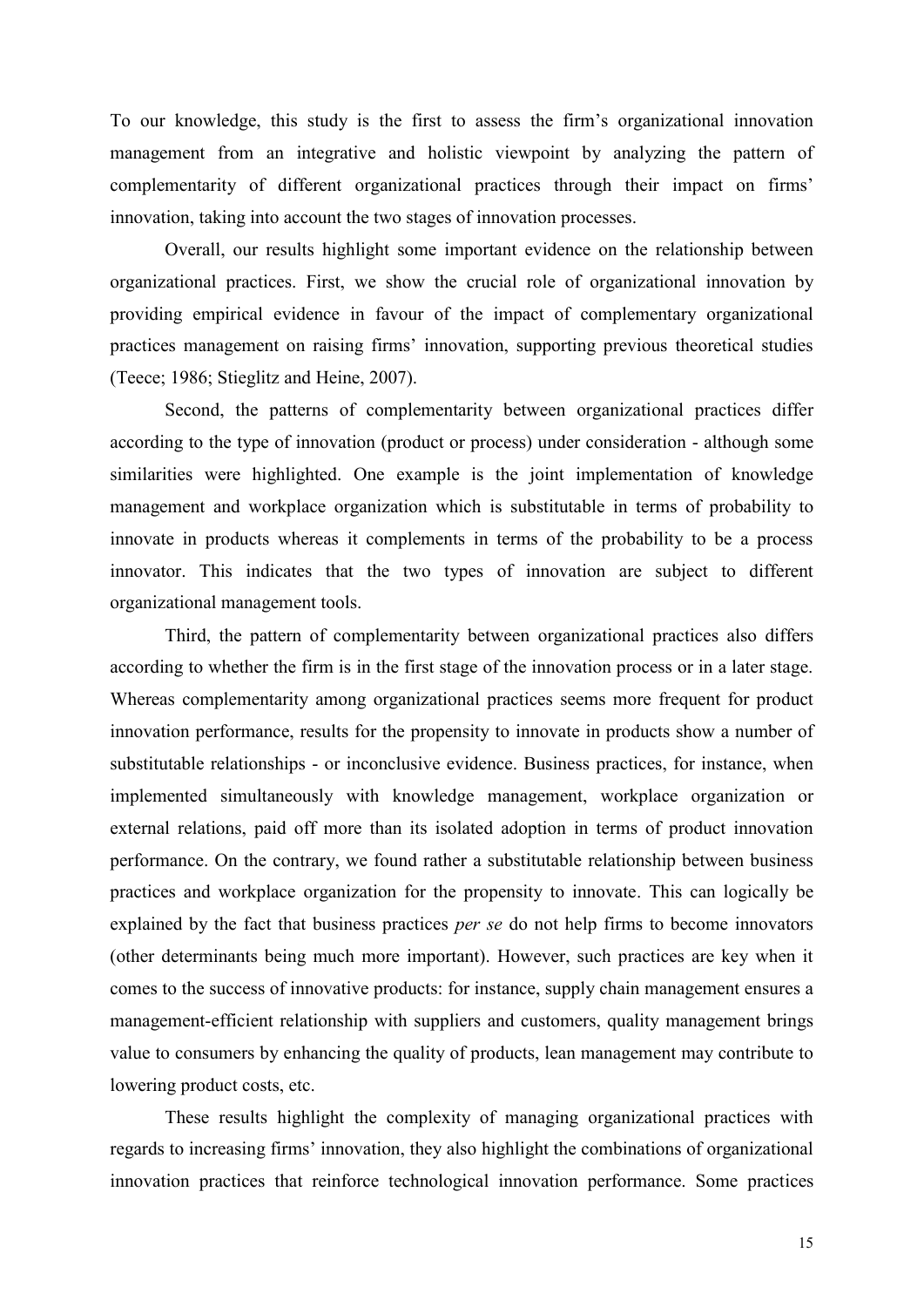should be adopted simultaneously in order to achieve an optimal effect, whereas others are productive on their own – and others yet are counterproductive for innovation. Managers should therefore be aware of the various effects of these organizational innovation practices for technological innovation. Studying such relationships among individual elements or factors, in particular organizational innovation practices, therefore offers valuable insight (Ennen and Richter, 2010). The present study helps firms that sometimes have limited resources to choose the appropriate organizational innovation practice for subsequent technological innovation.

Our paper is not exempt from certain limitations and the empirical evidence of this paper should be considered preliminary for several reasons. First, the theoretical framework for complementarities in organizational innovation is under construction, given that research has essentially focused on technological innovation on one hand and on work and human resource practices, as far as complementarities are concerned, on the other hand.

Second, although the focus on a single country is an obvious limitation, comparison between countries is difficult as the various national CIS have retained different definitions for organizational innovation practices. Moreover, as argued by Armbruster et al. (2008), it would be interesting to compare our results with other large-scale surveys (e.g. NUTEK, DRUID, EPOC, INNFORM, COI) that use different measures both for organizational innovations and for technological innovation in order to generalize our results to other types of organizational practices. This could partly solve the issue of partial overlapping between some of the sub-organizational dimensions contained in the CIS categories<sup>7</sup>.

Third, and subsequent to the aforementioned limitation of single-country studies, results may be influenced by the specific economic structure of Luxembourg, where service firms are mostly large and established companies such as those in banking, whereas the manufacturing sector is composed mainly of SMEs. Our results, however, do not emphasize significant differences between the manufacturing and the service industries, providing support for the adoption of a "synthesis" approach to the study of innovation, an integrative view that allows for innovation to take place in manufacturing *and* in services (Gallouj and Weinstein, 1997; Love and Mansury, 2007).

Fourth, our results are static in nature and are only tentative, as the causal direction cannot be asserted in the absence of longitudinal dynamic studies. Indeed, it is now largely

 $\overline{a}$ 

<sup>&</sup>lt;sup>7</sup> We preferred to work with the CIS 2006 - and not with the most recent CIS 2008, as the latter agglomerates knowledge management and business practices, which does not solve potential overlaps and slightly impoverishes the analysis.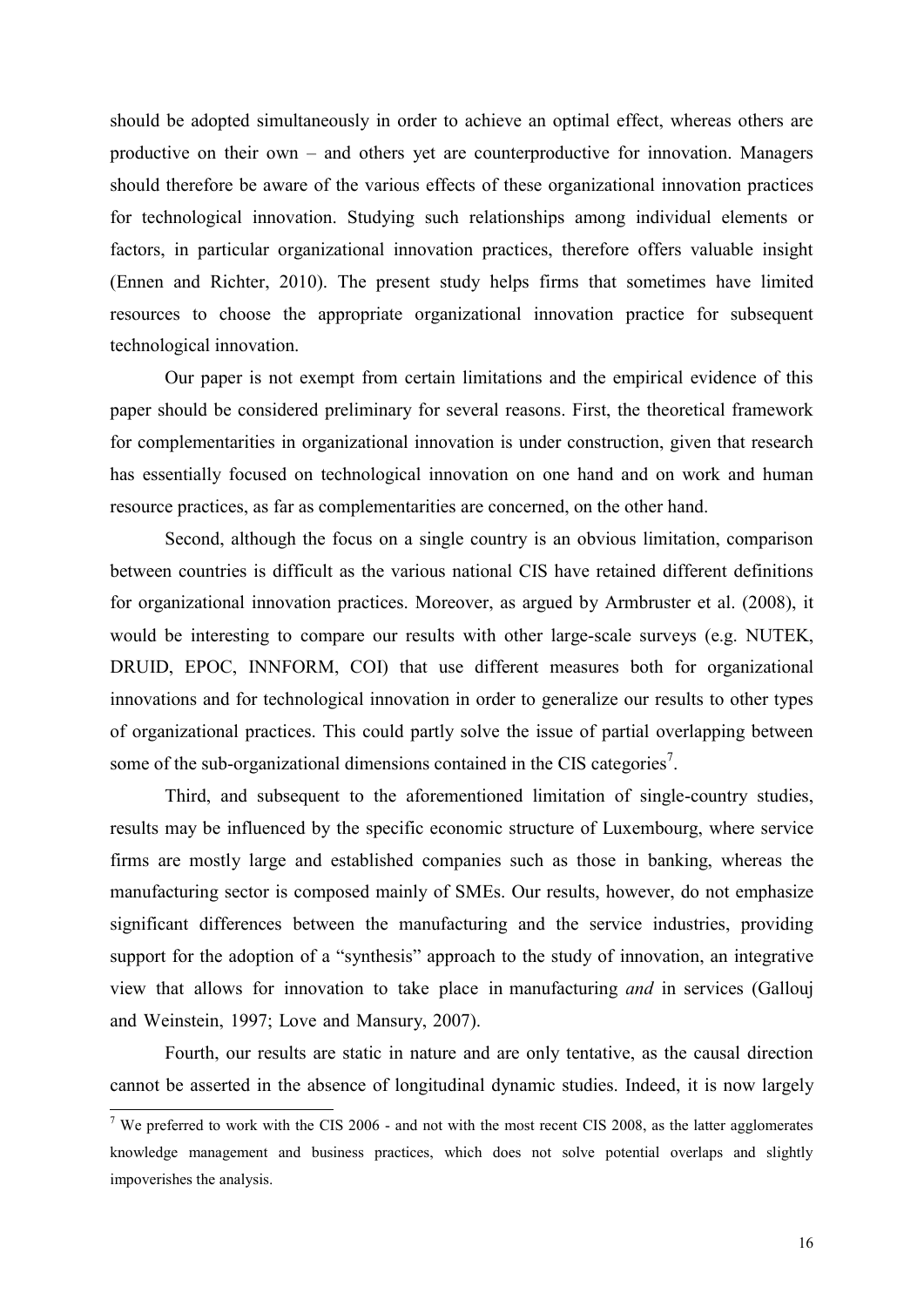recognized that it is problematic to address the endogeneity issue and make statements about directions of causality using cross-sectional data that do not make it possible to determine whether the same firms are innovative every year or what keeps firms innovative over time. Future research could address this gap by using a dynamic panel data model to analyze the complementarities between technological and organizational, or more generally speaking nontechnological (including marketing) innovations. This was not possible here as the definition and categories for organizational innovation have changed with each CIS survey (for instance, three categories in the CIS6, four in the CIS4).

Finally, this study has focused on organizational strategies and on their complementary effect on technological innovation. Our mixed results are therefore partly due to the limited number of organizational practices taken into account. Future studies could take into account a larger set of non-technological innovation practices, such as marketing, management or strategic innovations, but also resources, strategies, and external factors (e.g. demand conditions, institutional environment, cf. Ennen and Richter, 2010) to better fit with the original idea of the supermodular modern manufacturing firm (Milgrom and Roberts, 1990). This type of study on multiple elements should yield more complementarity effects, as these are largely a systems-specific phenomenon (Ennen and Richter, 2010). This present analysis represents a small step along the path to achieving greater knowledge concerning the variety of innovation patterns and complementarities, especially between organizational and technological innovations. Much work remains ahead to fully understand the complementary effects of different types of innovation.

#### **References**

- Armbruster, H., Bikfalvib, A., Kinkela, S., Lay, G. 2008. Organizational innovation: The challenge of measuring non-technical innovation in large-scale surveys. *Technovation* 28: 644–657.
- Arora, A., Gambardella, A. 1990. Complementarity and external linkages: The strategies of the large firms in biotechnology*. Journal of Industrial Economics* 38(4): 362–379.
- Athey, S., Stern, S. 1998. An empirical framework for testing theories about complementarity in organizational design. NBER Working Paper.
- Audretsch, D.B., Menkveld, A.J., Thurik, A.R. 1996. The decision between internal and external R&D. *Journal of Institutional and Theoretical Economics* 152: 517–530.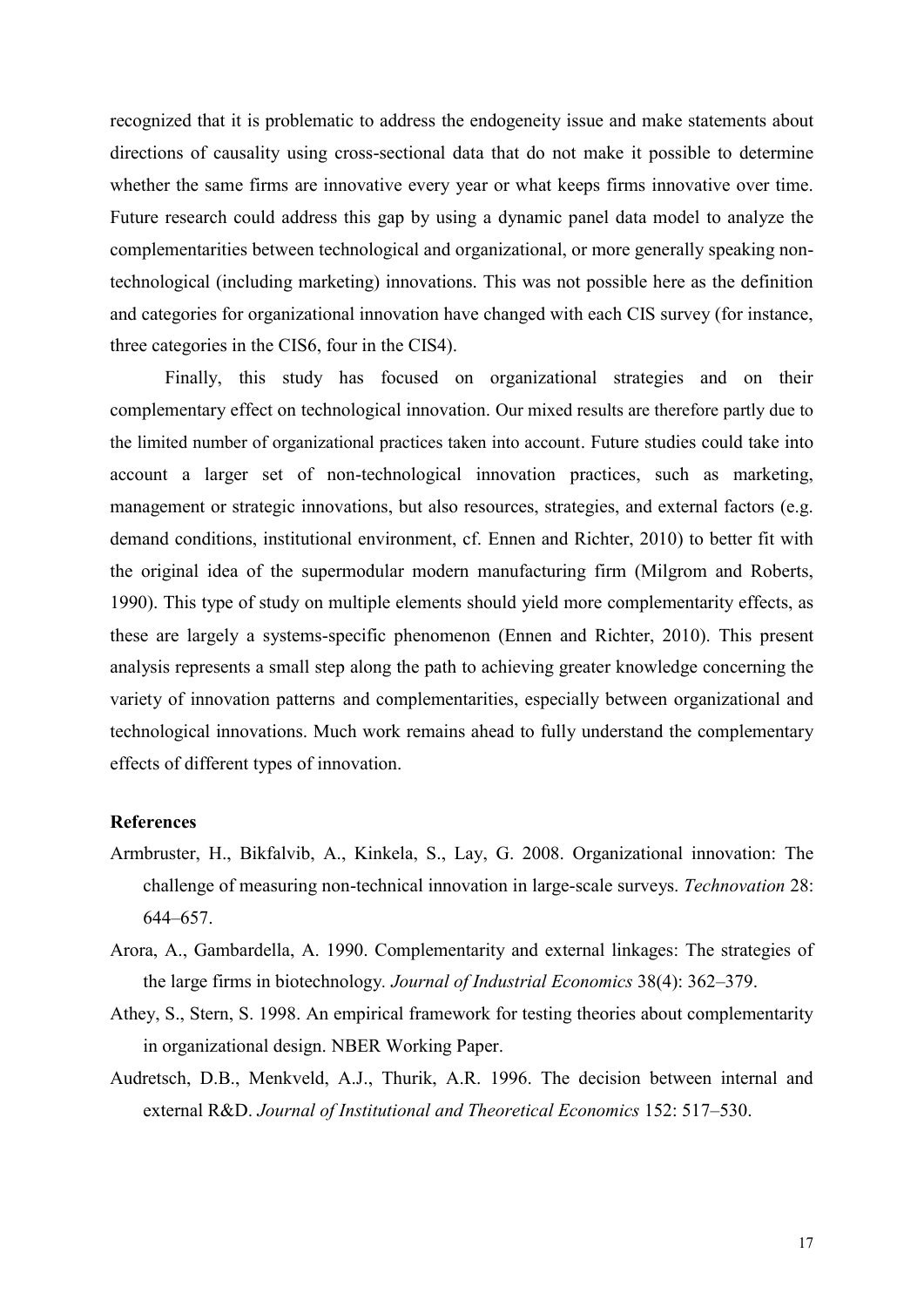- Bocquet, R., Brossard, O., Sabatier, M. 2007. Complementarities in organizational design and the diffusion of information technologies: An empirical analysis. *Research Policy* 36(3): 367-386.
- Cappelli, P., Newmark, D. 2001. Do high-performance work practices improve establishmentlevel outcomes? *Industrial & Labor Relations Review* 54: 737–775.
- Carree, M., Lokshin, B., Belderbos, R. 2011. A note on testing for complementarity and substitutability in the case of multiple practices. *Journal of Productivity Analysis* 35(3): 263-269.
- Cassiman, B., Veugelers, R. 2006. In search of complementarity in innovation strategy: Internal R&D, cooperation in R&D and external technology acquisition. *Management Science* 52(1): 68–82.
- Catozzella, A., Vivarelli, M. 2007. Beyond the knowledge production function: The role of R&D in a multi-faceted innovation process. Jena Economic Research Papers in Economics, 007-087.
- Cozzarin, B.P., Percival, J.C. 2006. Complementarities between organisational strategies and innovation. *Economics of Innovation and New Technology* 15(3): 195–217.
- Crépon, B., Duguet, M., Mairesse, J. 1998. Research and development, innovation and productivity: An econometric analysis at the firm level. *Economics of Innovation and New Technology* 7(2): 115–158.
- Ennen, E., Richter, A. 2010. The Whole Is More Than The Sum of Its Parts Or Is It? A Review of the Empirical Literature on Complementarities in Organizations. *Journal of Management* 36(1): 207-233.
- Evangelista, R., Vezzani, A. 2010. The economic impact of technological and organizational innovations. A firm-level analysis. *Research Policy* 39, 1253–1263.
- Galia, F., Legros, D. 2004. Complementarities between obstacles to innovation: Evidence from France. *Research Policy* 33: 1185–1199.
- Gallouj, F., Weinstein, O. 1997. Innovation in services. *Research Policy* 26, 537–556.
- Günday, G., Ulusoy, G., Kılıç, K., Alpkan, L. 2011. Effects of innovation types on firm performance*. International Journal of Production Economics* 133(2): 662-676.
- Hou, J., Mohnen, P., 2013. Complementarity between internal knowledge creation and external knowledge sourcing in developing countries, UNU-MERIT Working Papers 2013-010. United Nations University - Maastricht Economic and Social Research Institute on Innovation and Technology (MERIT).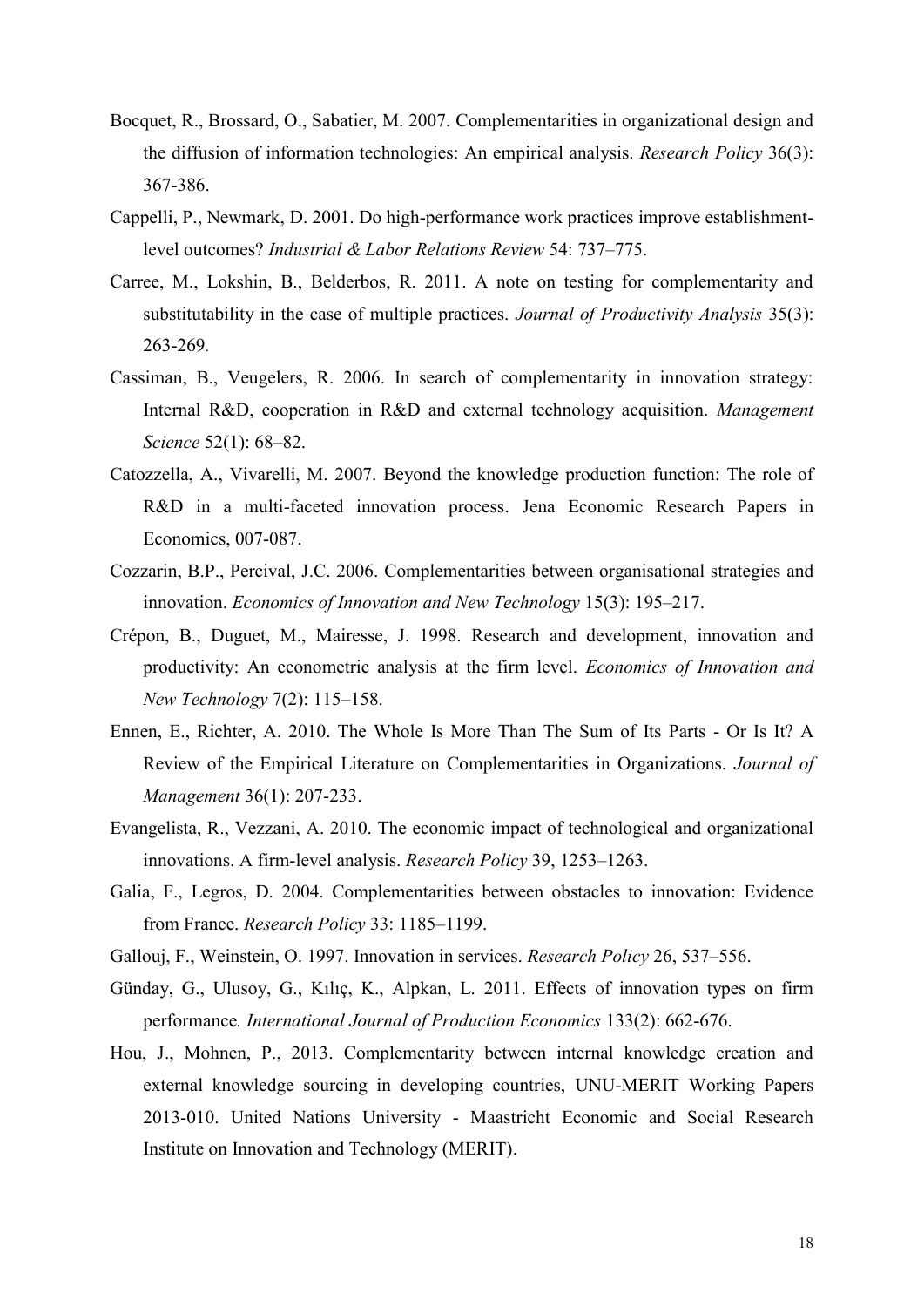- Ichniowski, C., Shaw, K., Prennushi, G. 1997. The effects of human resource management practices on productivity: A study of steel finishing lines. *American Economic Review* 87(3): 291–313.
- Kodde, D.A., Palm, F.C. 1986. Wald criteria for jointly testing equality and inequality restrictions. *Econometrica* 54: 1243–1248.
- Laursen, K., Mahnke, V. 2001. Knowledge Strategies, Firm Types, and Complementarity in Human-Resource Practices. *Journal of Management and Governance* 5(1): 1-27.
- van Leeuwen, G., Mohnen, P., 2013. Revisiting the Porter hypothesis: An empirical analysis of green innovation for the Netherlands, UNU-MERIT Working Papers 2013-002, United Nations University - Maastricht Economic and Social Research Institute on Innovation and Technology (MERIT).
- Lokshin, B., Belderbos, R., Carree, M. 2008a. The productivity effects of internal and external R&D. Evidence from a dynamic panel data model. *Oxford Bulletin of Economics and Statistics* 70(3): 399–413.
- Love, J.H., Mansury M.A. 2007. External linkages, R&D and innovation performance in US business services. *Industry and Innovation* 14(5): 477–496.
- Love, J.H., Roper, S. 2001. Location and network effects on innovation success: Evidence for UK, German and Irish manufacturing plants. *Research Policy* 30(4): 643–661.
- Love, J.H., Roper, S. 2009. Organizing innovation: Complementarities between crossfunctional teams. *Technovation* 29: 192–203.
- Milgrom, P., Roberts, J. 1990. The economics of modern manufacturing: Technology, strategy and organization. *American Economic Review* 80(3): 511–28.
- Milgrom, P., Roberts, J. 1995. Complementarities and fit: Strategy, structure and organizational change in manufacturing. *Journal of Accounting and Economics* 19: 179– 208.
- Miravete, E.J., Pernias, J.C. 2006. Innovation complementarity and scale of production. The *Journal of Industrial Economics* LIV: 1–29.
- Mohnen, P., Röller, L. 2005. Complementarities in innovation policy. *European Economic Review* 49: 1431–1450.
- OECD 2005. Oslo Manual, 3rd edition. OECD/Eurostat: OECD Publishing.
- Schmiedeberg, C. 2008. Complementarities of innovation activities: An empirical analysis of the German manufacturing sector. *Research Policy* 37: 1492–1503.
- Stieglitz, N., Heine, K. 2007. Innovations and the role of complementarities in a strategic theory of the firm. *Strategic Management Journal* 28: 1–15.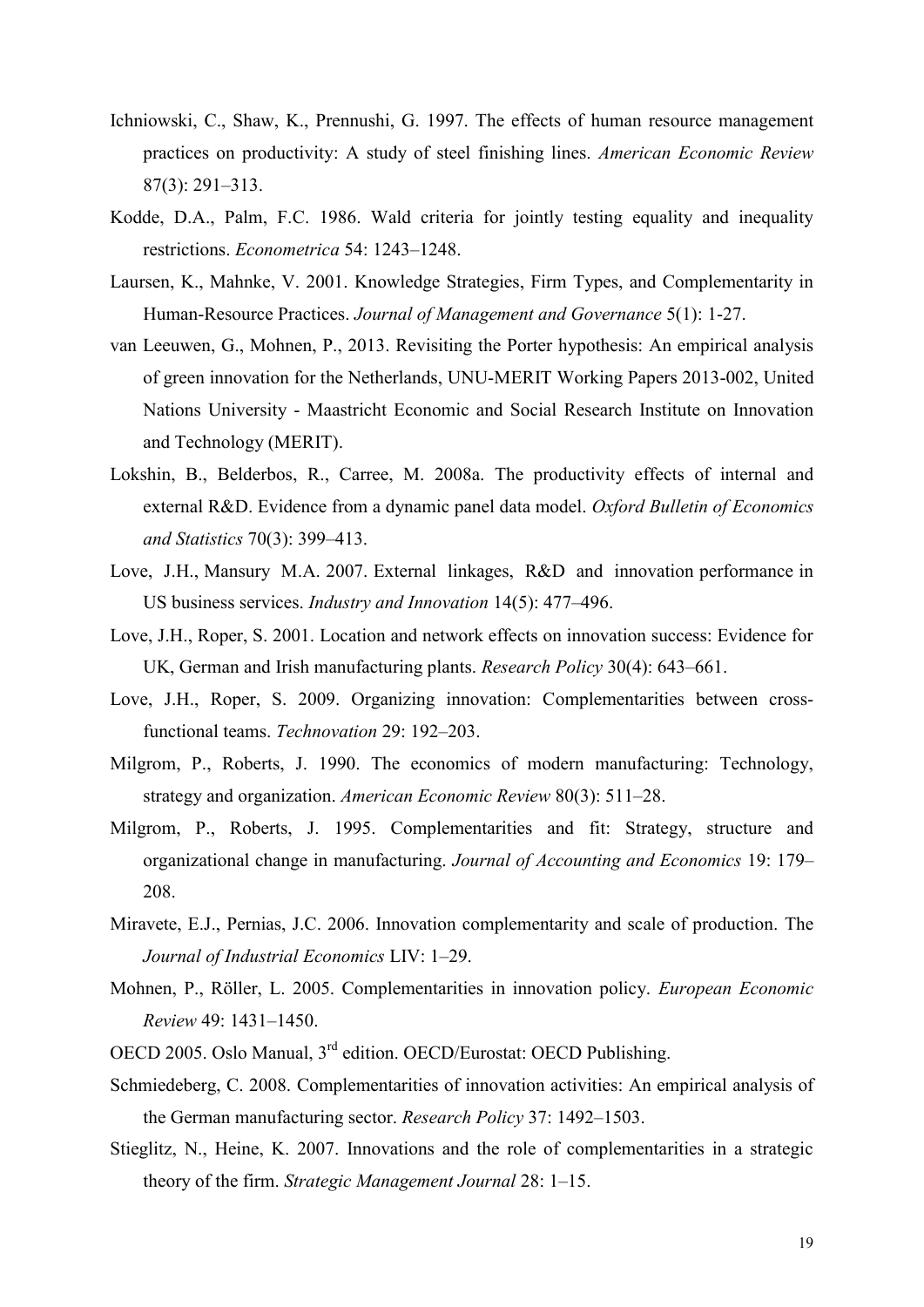Teece, D.J. 1986. Profiting from technological innovation*. Research Policy* 15: 285–305. Topkis, D.M. 1998. Supermodularity and Complementarity. Princeton, NJ.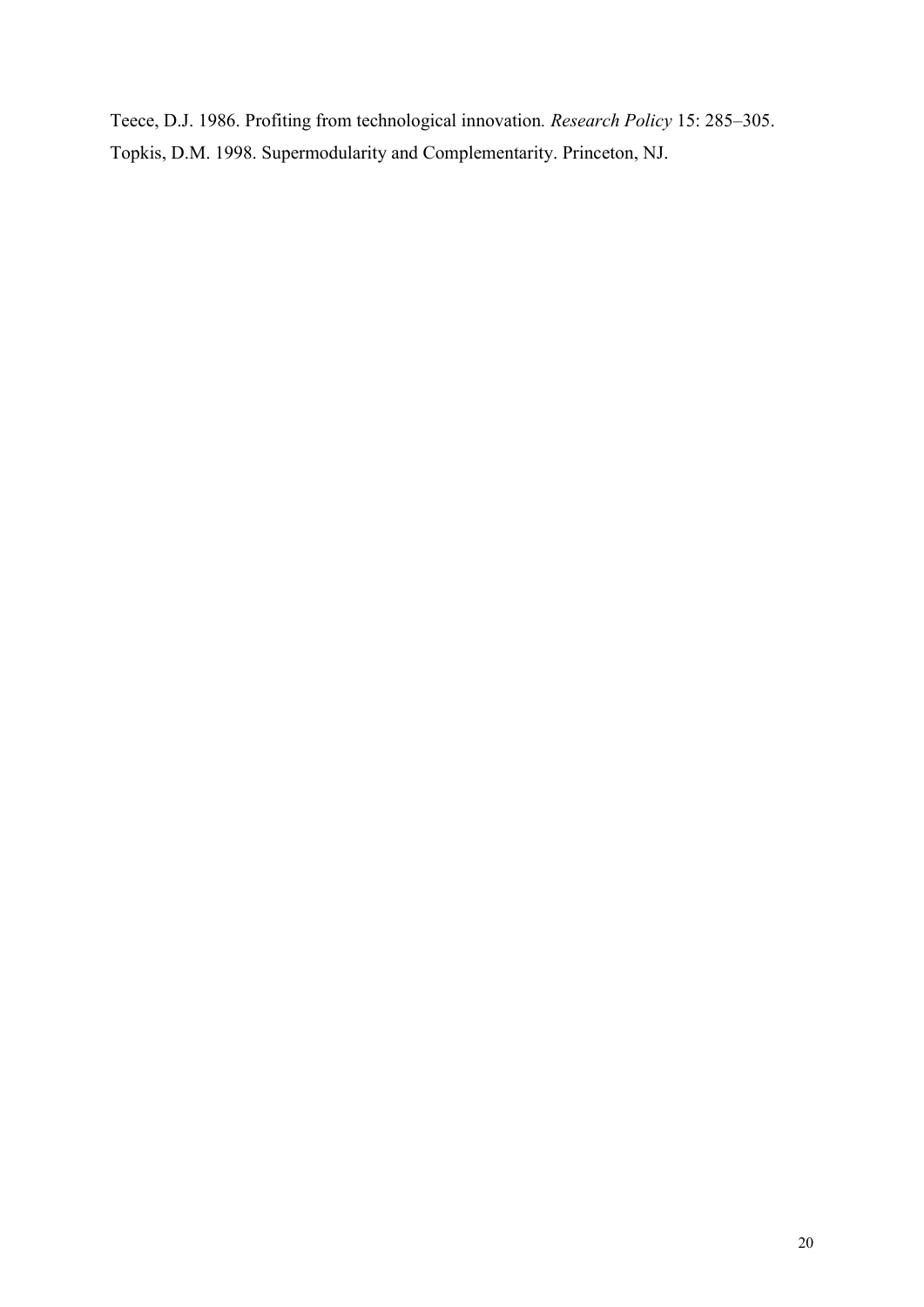| Variable                                                                      | Coefficient (std.err.) |
|-------------------------------------------------------------------------------|------------------------|
| Intensity of R&D                                                              | 0.003(0.004)           |
| Intensity of competition                                                      | $-0.001(0.012)$        |
| Formal protection                                                             | $-0.011(0.018)$        |
| Strategic protection                                                          | 0.011(0.018)           |
| Size                                                                          | $-0.011(0.006)$ *      |
| Belonging to Luxembourgish group                                              | $-0.005(0.021)$        |
| Belonging to European group                                                   | $-0.005(0.024)$        |
| Belonging to other countries group                                            | 0.016(0.031)           |
| High and medium high technology industry                                      | 0.012(0.030)           |
| Medium technology industry                                                    | 0.038(0.033)           |
| Low technology industry                                                       | 0.014(0.026)           |
| Transport and communication                                                   | 0.028(0.032)           |
| Financial intermediations                                                     | $0.046(0.021)$ **      |
| Computer activities                                                           | 0.026(0.033)           |
| R&D – engineering activities and consultancy                                  | $-0.004(0.024)$        |
| $s0$ 0 0 1                                                                    | 0.003(0.036)           |
| $s0$ 0 1 0                                                                    | $0.121(0.055)$ **      |
| $\begin{array}{ccccc} \text{S0} & \text{O} & \text{I} & \text{I} \end{array}$ | 0.031(0.033)           |
| $s0$ 1 0 0                                                                    | $0.100(0.040)$ **      |
| $s0$ 1 1 0                                                                    | $-0.017(0.039)$        |
| $s0$ 1 1 1                                                                    | $-0.079(0.031)$ ***    |
| $s1$ 0 0 0                                                                    | 0.014(0.024)           |
| $s1_0_0_1$                                                                    | 0.023(0.035)           |
| $s1$ 0 1 0                                                                    | 0.052(0.044)           |
| sl 0 1 1                                                                      | 0.016(0.038)           |
| $s1_0_0$                                                                      | 0.036(0.037)           |
| $sI$ 1 0 1                                                                    | 0.004(0.040)           |
| $sI$ $I$ $I$ $0$                                                              | 0.021(0.027)           |
| $s$ $l$ <sub><math>l</math></sub> $l$ <sub><math>l</math></sub> $l$           | $0.058(0.027)$ **      |
| Intercept                                                                     | 0.058(0.083)           |
| Observation                                                                   | 266                    |
| Mill's ratio                                                                  | 0.048(0.048)           |

**Table 1: Estimation results for product innovative performance**

*Notes*. The dependent variable is innovative performance, measured as the share of sales of innovative products. Estimation results obtained from the Heckman two-step selection model (the first step corresponds to the selection equation for product innovation, the second step corresponds to the performance equation for product innovation). Dummy variables *sk l m*<sub>n</sub> (where *k*,*l,m*,*n*=0,1) correspond to the possible combinations of the four binary variables, representing four organizational practices (*k*=business practices, *l*=knowledge management, *m*=workplace organization, *n*=external relations). Variable *s0\_1\_0\_1* was excluded from the regression because of collinearity. Number of observations: 568. Number of uncensored observations: 266. \*, \*\* and \*\*\* denote significance at the levels of 10%, 5% and 1%, based on bootstrap standard errors with 100 replications.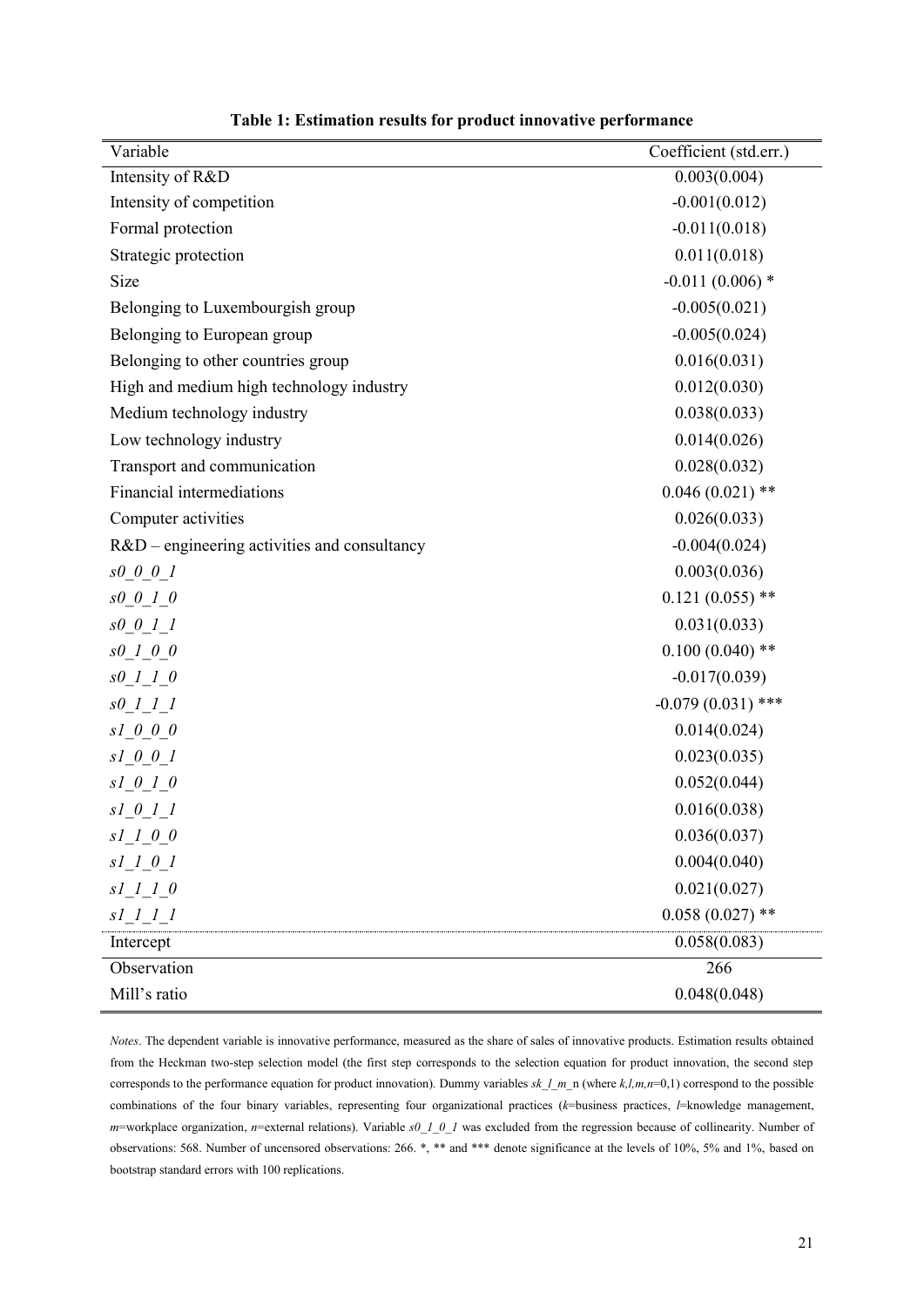|                                                | Product innovation     | Process innovation     |  |  |
|------------------------------------------------|------------------------|------------------------|--|--|
| Variable                                       | Coefficient (std.err.) | Coefficient (std.err.) |  |  |
| Intensity of R&D                               | $0.204(0.028)$ ***     | $0.110(0.019)$ ***     |  |  |
| Intensity of competition                       | $-0.010(0.096)$        | 0.157(0.096)           |  |  |
| Formal protection                              | $0.465(0.205)$ **      | $-0.086(0.209)$        |  |  |
| Strategic protection                           | $0.408(0.168)$ **      | $0.370(0.168)$ **      |  |  |
| Size                                           | $0.123(0.071)*$        | 0.036(0.069)           |  |  |
| Belonging to Luxembourgish group               | 0.200(0.205)           | $-0.074(0.180)$        |  |  |
| Belonging to European group                    | 0.216(0.192)           | 0.210(0.187)           |  |  |
| Belonging to other countries group             | $0.689(0.368)*$        | 0.162(0.260)           |  |  |
| High and medium high technology industry       | 0.105(0.301)           | $0.462(0.273)*$        |  |  |
| Medium technology industry                     | $-0.323(0.255)$        | 0.367(0.280)           |  |  |
| Low technology industry                        | $-0.637(0.245)$ ***    | 0.369(0.256)           |  |  |
| Transport and communication                    | $-0.662(0.271)$ **     | 0.215(0.261)           |  |  |
| Financial intermediations                      | $-0.006(0.253)$        | $0.533(0.299)*$        |  |  |
| Computer activities                            | $-0.370(0.375)$        | $-0.000(0.337)$        |  |  |
| $R&D$ – engineering activities and consultancy | $-0.177(0.281)$        | $-0.197(0.307)$        |  |  |
| s0 0 0 1                                       | 1.347(2.003)           | $-0.318(2.733)$        |  |  |
| $s0$ 0 1 0                                     | 0.158(0.344)           | 0.007(0.415)           |  |  |
| $s0$ 0 1 1                                     | 0.297(0.435)           | $0.614(0.373)*$        |  |  |
| $s0$ 1 0 0                                     | 0.900(1.385)           | $-0.075(2.546)$        |  |  |
| $s0$ 1 0 1                                     | $-5.017(0.701)$ ***    | $-5.124(0.582)$ ***    |  |  |
| $s0$ 1 1 0                                     | 1.371(1.379)           | 0.462(0.458)           |  |  |
| $s0$ 1 1 1                                     | $-0.586(2.434)$        | $-5.945(0.654)$ ***    |  |  |
| $s1$ 0 0 0                                     | $0.512(0.308)*$        | 0.308(0.270)           |  |  |
| $sI$ 0 0 1                                     | $-0.533(2.427)$        | 0.028(2.106)           |  |  |
| $s1_0_1_0$                                     | 0.295(0.320)           | $0.813(0.254)$ ***     |  |  |
| $s$ $1_0$ $1_1$                                | 1.057(1.555)           | $1.193(0.422)$ ***     |  |  |
| $s1_1_0_0$                                     | 0.586(0.394)           | $0.890(0.343)$ ***     |  |  |
| $sI_1_0_1$                                     | 1.346(2.323)           | 0.155(1.816)           |  |  |
| $s1_l_l_l_0$                                   | $0.599(0.243)$ **      | $0.688(0.238)$ ***     |  |  |
| $s$ $l_l$ $l_l$ $l_l$                          | 0.237(0.249)           | $0.662(0.199)$ ***     |  |  |
| Intercept                                      | $-1.471(0.437)$ ***    | $-2.292(0.422)$ ***    |  |  |
| Observation                                    | 568                    |                        |  |  |
| atanh $\rho$                                   | $0.540(0.113)$ ***     |                        |  |  |
| LR $\chi^2(1)$                                 | 31.267***              |                        |  |  |

**Table 2: Estimation results for product and process innovations**

*Notes*. The dependent variables correspond to the probabilities of product innovation and process innovation. Estimation results are obtained from a biprobit regression. Dummy variables *sk\_l\_m\_*n (where *k,l,m,n*=0,1) correspond to the possible combinations of the four binary variables, representing four organizational practices (*k*=business practices, *l*=knowledge management, *m*=workplace organization, *n*=external relations). Number of observations: 568. atanh  $\rho = 0.5 \ln \left[ (1+\rho)/(1-\rho) \right]$  corresponds to the covariance between the two error terms of equation (1) for product innovation and process innovation. The likelihood ratio (LR)  $\chi^2$  (1) test is for  $\rho = 0$ . \*, \*\* and \*\*\* denote significance at the levels of 10%, 5% and 1%, based on bootstrap standard errors with 100 replications.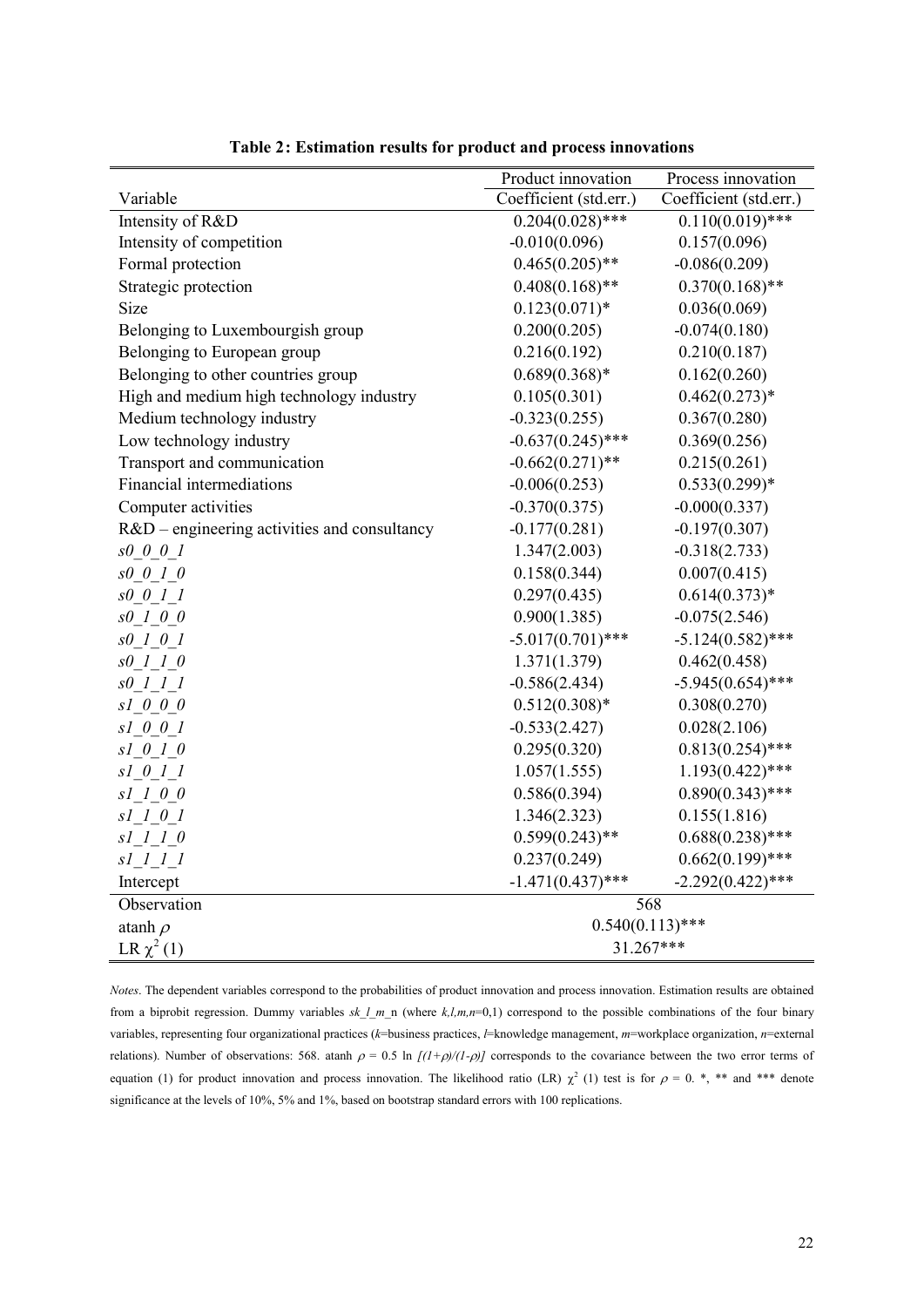| Wald test       | pair 1-2          | pair $1-3$        | pair $1-4$  | pair $2-3$        | pair $2-4$        | pair 3-4 |
|-----------------|-------------------|-------------------|-------------|-------------------|-------------------|----------|
| Supermodularity | $0.121 \text{ A}$ | $0.441 \text{ A}$ | $0^{\rm A}$ | 9.565 R           | $0.759 \text{ A}$ | 0.499 A  |
| Submodularity   | 11.982 R          | 11.016 N          | 11.173 R    | $0.665 \text{ A}$ | 1.428 A           | 3.938 N  |

**Table 3: Supermodularity and submodularity for product innovation performance**

*Notes.* Tests are based on consistent estimates for the equation of product innovative performance (Heckman's model). The lower and the upper bounds of the test are respectively 3.808 (df = 2) and 8.574 (df = 5). A the null hypothesis  $H_0$  is accepted (if the test statistic is lower than the lower bound),  $R H_0$  is rejected (if the test statistic is higher than the upper bound),  $N$  no conclusion (otherwise).

|         | Wald test       | pair $1-2$                    | pair $1-3$ | pair $1-4$ pair $2-3$ | pair 2-4                                                                                                     | pair 3-4               |
|---------|-----------------|-------------------------------|------------|-----------------------|--------------------------------------------------------------------------------------------------------------|------------------------|
| Product | Supermodularity | 2.896 N                       | 9.003 R    |                       | 2.210 N 0.914 A 17.149 R 1.875 N                                                                             |                        |
|         | Submodularity   | 5.845 <sup>N</sup>            | 0.793 A    |                       | 6.362 N 3.333 N 0.374 A 1.720 N                                                                              |                        |
| Process | Supermodularity |                               |            |                       | $1.278 \text{ A}$ $7.193 \text{ R}$ $0.495 \text{ A}$ $1.833 \text{ N}$ $49.453 \text{ R}$ $0.604 \text{ A}$ |                        |
|         | Submodularity   | 52.739 R $0.539$ A $59.184$ R |            | $0^{\text{A}}$        |                                                                                                              | $0^{\text{A}}$ 0.241 A |

**Table 4: Supermodularity and submodularity for product and process innovation**

*Notes.* Tests are based on consistent estimates of product and process innovations (biprobit regression). The lower and the upper bounds of the test at the 10% level (see Kodde and Palm, 1986) are respectively 1.642 (degrees of freedom = 1) and 7.094 (df=4). A the null hypothesis  $H_0$  is accepted (if the test statistic is lower than the lower bound),  $R$  *H<sub>0</sub>* is rejected (if the test statistic is higher than the upper bound), <sup>N</sup> no conclusion (otherwise).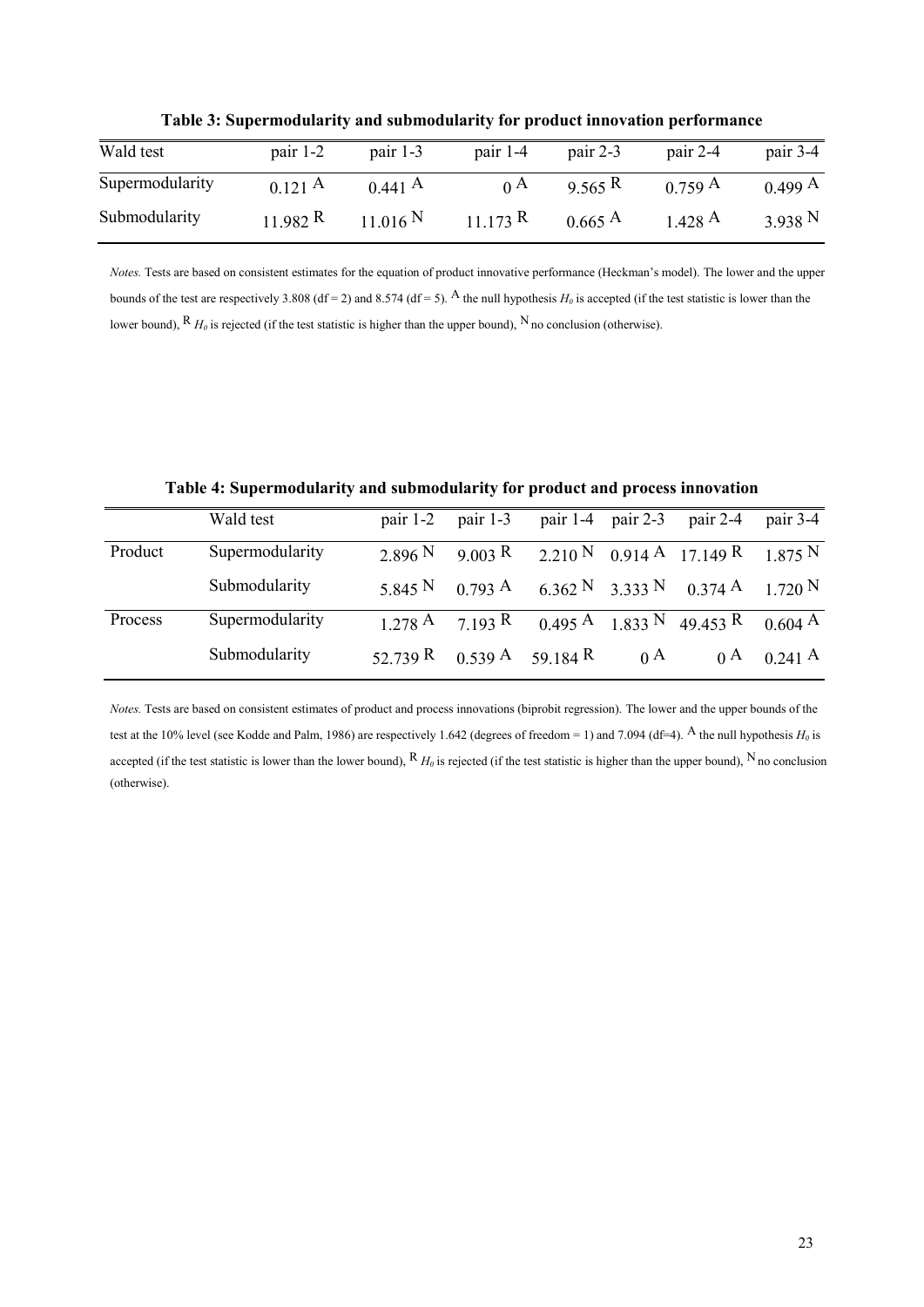## **Appendix A. Definition of variables**

| <b>Variables</b>                           | <b>Description</b>                                                                                                                                                                           |
|--------------------------------------------|----------------------------------------------------------------------------------------------------------------------------------------------------------------------------------------------|
| Innovation                                 | Percentage of total turnover in 2006 from goods and service innovations introduced                                                                                                           |
| performance                                | during 2004 to 2006 that are new to the firm                                                                                                                                                 |
| Propensity<br>to                           | Equal 1 if the firm introduced new or significantly improved goods or/and services                                                                                                           |
| innovate in product                        | during the three years 2004 to 2006, 0 otherwise                                                                                                                                             |
| Propensity<br>to                           | Equal 1 if the firm introduced new or significantly improved production process,                                                                                                             |
| innovate in process                        | distribution methods, or support activity for goods or services during the three years                                                                                                       |
| <b>Organizational innovation practices</b> | 2004 to 2006, 0 otherwise                                                                                                                                                                    |
|                                            |                                                                                                                                                                                              |
| Business practices                         | Equal 1 if the firm introduced new business practices for organizing work or<br>procedures (i.e. supply chain, business re-engineering, lean production, quality<br>management), 0 otherwise |
| Knowledge                                  | Equal 1 if the firm introduced new knowledge management systems to use or exchange                                                                                                           |
| management                                 | better information, knowledge, skills within the firm or to collect and interpret<br>information from outside the firm, 0 otherwise                                                          |
| Workplace                                  | Equal 1 if the firm introduced new methods of workplace organization for distributing                                                                                                        |
| organization                               | responsibilities and decision making (team work, decentralization, integration or de-                                                                                                        |
|                                            | integration of departments), 0 otherwise                                                                                                                                                     |
| <b>External relations</b>                  | Equal 1 if the firm introduced new methods of organizing external relations with other                                                                                                       |
|                                            | firms or public institutions (partnerships, outsourcing, sub-contracting), 0 otherwise                                                                                                       |
| <b>Innovation activities</b>               |                                                                                                                                                                                              |
| R&D intensity                              | Sum of expenditures for intramural (in-house) R&D and extramural R&D in 2006<br>divided by the total turnover in 2006                                                                        |
| <b>Competition context</b>                 |                                                                                                                                                                                              |
| Competition                                | Rate the degree of competition of the market on a Likert scale from 0 (no effective                                                                                                          |
| intensity                                  | competition) to 3 (very intensive)                                                                                                                                                           |
| Appropriability                            |                                                                                                                                                                                              |
| Formal protection                          | Equal to 1 if the score for the importance of formal protection methods "patents",<br>"trademarks", "registration of design patterns" or "copyrights" is "crucial" and 0<br>otherwise        |
| Strategic protection                       | Equal to 1 if the score for the importance of strategic protection methods "secrecy",                                                                                                        |
|                                            | "complexity of design" or "lead-time advantage over competitors" is "crucial" and 0                                                                                                          |
|                                            | otherwise                                                                                                                                                                                    |
| Size, group, sector                        |                                                                                                                                                                                              |
| Size                                       | Logarithm of the number of employees                                                                                                                                                         |
| Group belonging                            | Equal to 1 if not part of a group (reference); equal to 2 if part of a national enterprise                                                                                                   |
|                                            | group; equal to 3 if part of a European enterprise group; equal to 4 if part of an extra-                                                                                                    |
|                                            | European enterprise group                                                                                                                                                                    |
| Sectors                                    | High and medium high-tech manufacturing industry; medium low-tech manufacturing                                                                                                              |
|                                            | industry; low-tech manufacturing industry; transport and communication; financial                                                                                                            |
|                                            | intermediation; computer activities; R&D – engineering activities and consultancy,                                                                                                           |
|                                            | technical testing and analysis and wholesale trade (reference)                                                                                                                               |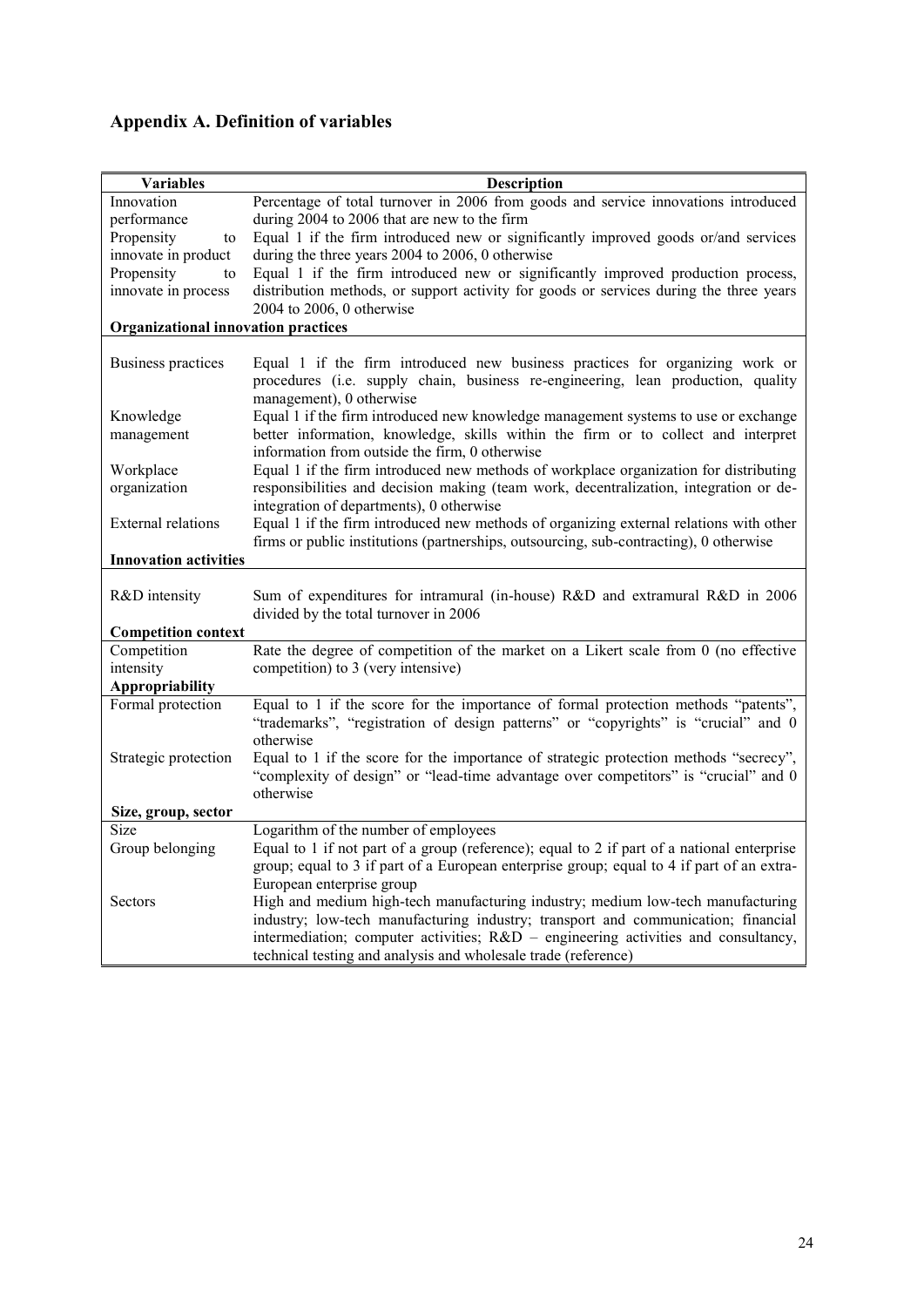### **Appendix B: Analysis of correlation between organizational practices ('adoption' approach)**

The intuition is based on the idea that complementarities create a force in favour of positive correlation between two activities. If alternative activities are complementary, then we would expect rationally behaving firms to exploit this opportunity, investing in these activities at the same time and in the same direction. However, Athey and Stern (1998) noted that two activities could be correlated without being complements and/or that the potential correlation may be hidden by the influence of a common set of exogenous factors. In order to address this problem, conditional correlations were calculated based on the residuals of reduced-form regressions of the activities on a common set of exogenous variables. The presence of positive (negative) conditional correlation coefficients may imply complementarity (substitutability) between two activities.

This approach has been by far the most simple and popular among empirical researchers for testing complementarity (Arora and Gambardella, 1990; Ichniowski et al., 1997; Galia and Legros, 2004; Bocquet et al., 2007). The advantage of this approach is that it provides supportive evidence of complementarity if activities are adopted simultaneously, without requiring any performance measure. Despite this advantage and its relatively simple implementation, it does not provide a sufficient condition to conclude that a possible complementarity relationship exists between activities. It is complementarity that implies, under some conditions, positive correlation – but the reverse is not always true (Catozzella and Vivarelli, 2007).

We evaluate here the complementary relations between different organizational practices by exploring the factors determining the introduction of different practices of organizational innovation, conditional on a set of observable characteristics related to the firms. We thus perform a multivariate probit model that includes four equations estimating the four organizational practices. This method enables us to investigate the correlation between organizational practices conditional on a set of explanatory variables.

The results of the multivariate probit model for the complete sample of 568 observations are presented in Table B1. From this estimation, the conditional pairwise correlations among the residuals of the four practices were computed (Table B2).

Note that, after controlling for firm-specific effects, the correlation coefficients are positive and highly significant. These results are quite similar for unconditional correlations between the four practices (see Table B3). The correlation coefficient is particularly high between "business practices" and "knowledge management" and between "workplace organization" and "knowledge management". Overall, the adoption approach therefore provides some suggestive evidence of complementarity between the four considered organizational practices.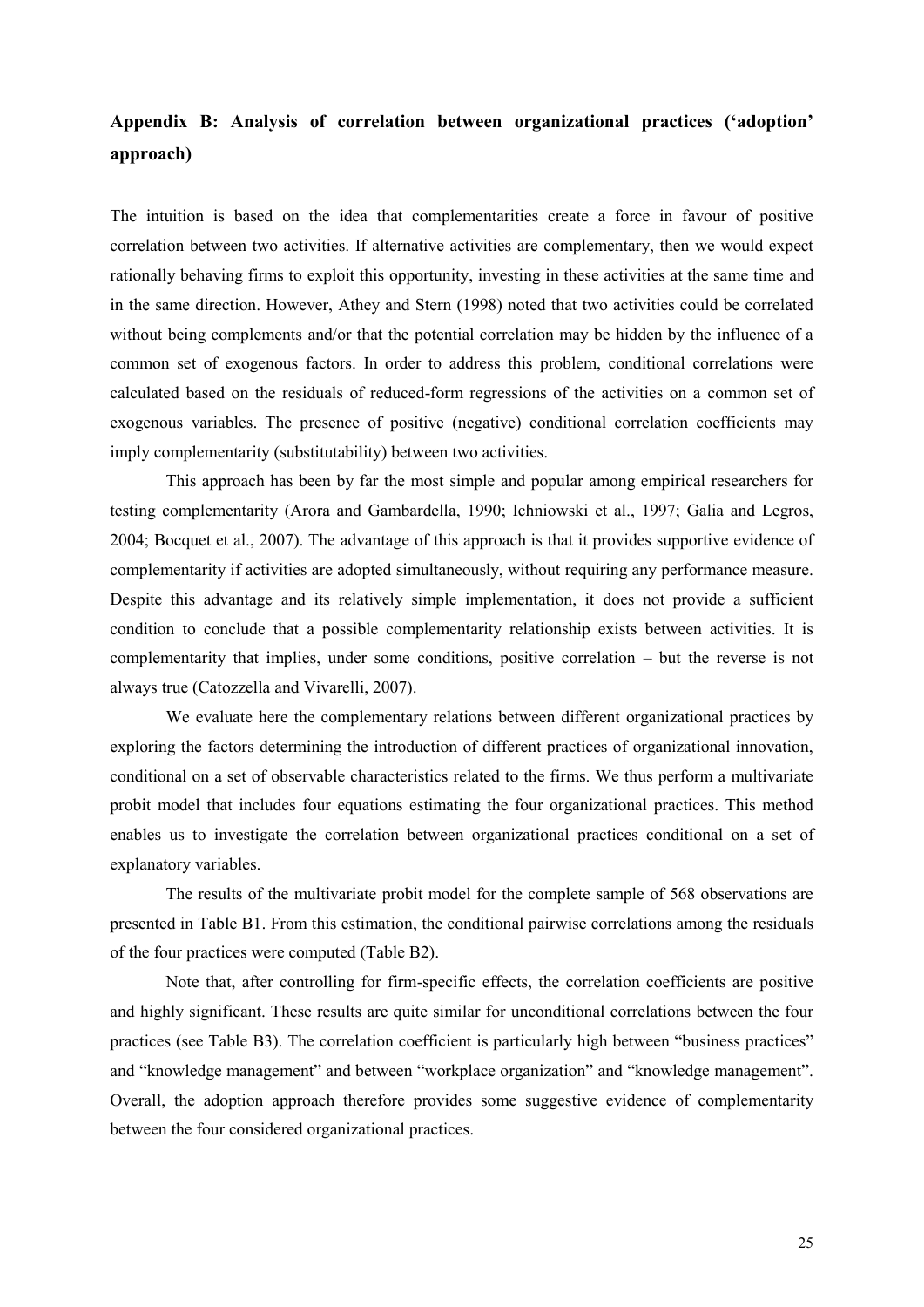| Table DT. Results of the multivaliate probit model for organizational practices<br>Knowledge<br><b>Business</b> |                  |             |                           |                       |  |  |
|-----------------------------------------------------------------------------------------------------------------|------------------|-------------|---------------------------|-----------------------|--|--|
|                                                                                                                 | practices        | manageme    | Workplace<br>organization | External<br>relations |  |  |
|                                                                                                                 |                  |             |                           |                       |  |  |
| Intensity of competition                                                                                        | $0.131*$         | $0.201**$   | 0.096                     | $0.144*$              |  |  |
|                                                                                                                 | (0.078)          | (0.080)     | (0.074)                   | (0.086)               |  |  |
| Size                                                                                                            | $0.249***$       | $0.153***$  | $0.185***$                | $0.169***$            |  |  |
|                                                                                                                 | (0.051)          | (0.048)     | (0.049)                   | (0.051)               |  |  |
| Belonging to Luxembourgish group                                                                                | 0.250            | $0.351**$   | $-0.028$                  | 0.235                 |  |  |
|                                                                                                                 | (0.163)          | (0.161)     | (0.160)                   | (0.168)               |  |  |
| Belonging to European group                                                                                     | 0.049            | 0.064       | 0.053                     | $-0.029$              |  |  |
|                                                                                                                 | (0.148)          | (0.148)     | (0.142)                   | (0.157)               |  |  |
| Belonging to other countries group                                                                              | 0.108            | 0.212       | 0.229                     | $-0.256$              |  |  |
|                                                                                                                 | (0.206)          | (0.203)     | (0.201)                   | 0.228                 |  |  |
| High and medium high technology industry                                                                        | $-0.007$         | $-0.279$    | $-0.010$                  | 0.259                 |  |  |
|                                                                                                                 | (0.228)          | (0.229)     | (0.219)                   | (0.236)               |  |  |
| Medium technology industry                                                                                      | $-0.159$         | $-0.378*$   | $-0.207$                  | $-0.371$              |  |  |
|                                                                                                                 | (0.212)          | 0.211       | (0.207)                   | (0.242)               |  |  |
| Low technology industry                                                                                         | 0.070            | $-0.210$    | 0.137                     | $-0.155$              |  |  |
|                                                                                                                 | (0.227)          | (0.227)     | (0.218)                   | (0.246)               |  |  |
| Transport and communication                                                                                     | $-0.433**$       | $-0.420**$  | $-0.362*$                 | $-0.076$              |  |  |
|                                                                                                                 | (0.203)          | (0.201)     | (0.194)                   | (0.216)               |  |  |
| Financial intermediations                                                                                       | 0.127            | 0.046       | 0.026                     | 0.116                 |  |  |
|                                                                                                                 | (0.220)          | (0.216)     | (0.212)                   | (0.232)               |  |  |
| Computer activities                                                                                             | 0.329            | $0.566**$   | 0.046                     | 0.365                 |  |  |
|                                                                                                                 | (0.242)          | (0.243)     | (0.237)                   | (0.260)               |  |  |
| R&D – engineering activities and                                                                                | 0.177            | 0.116       | $-0.046$                  | 0.115                 |  |  |
| consultancy                                                                                                     | (0.245)          | (0.247)     | (0.244)                   | (0.270)               |  |  |
| Intercept                                                                                                       | $-1.669***$      | $-1.723***$ | $-1.259***$               | $-2.017***$           |  |  |
|                                                                                                                 | (0.350)          | (0.355)     | (0.333)                   | (0.385)               |  |  |
| Observation                                                                                                     |                  |             | 568                       |                       |  |  |
| Log likelihood                                                                                                  | $-1132.25$       |             |                           |                       |  |  |
| Wald $\chi^2(48)$                                                                                               | 112.31 (.000)*** |             |                           |                       |  |  |

| Table B1: Results of the multivariate probit model for organizational practices |  |  |
|---------------------------------------------------------------------------------|--|--|
|                                                                                 |  |  |

*Notes*: \*, \*\* and \*\*\* denote significance at the levels of 10%, 5% and 1%. Standard errors are in parentheses.